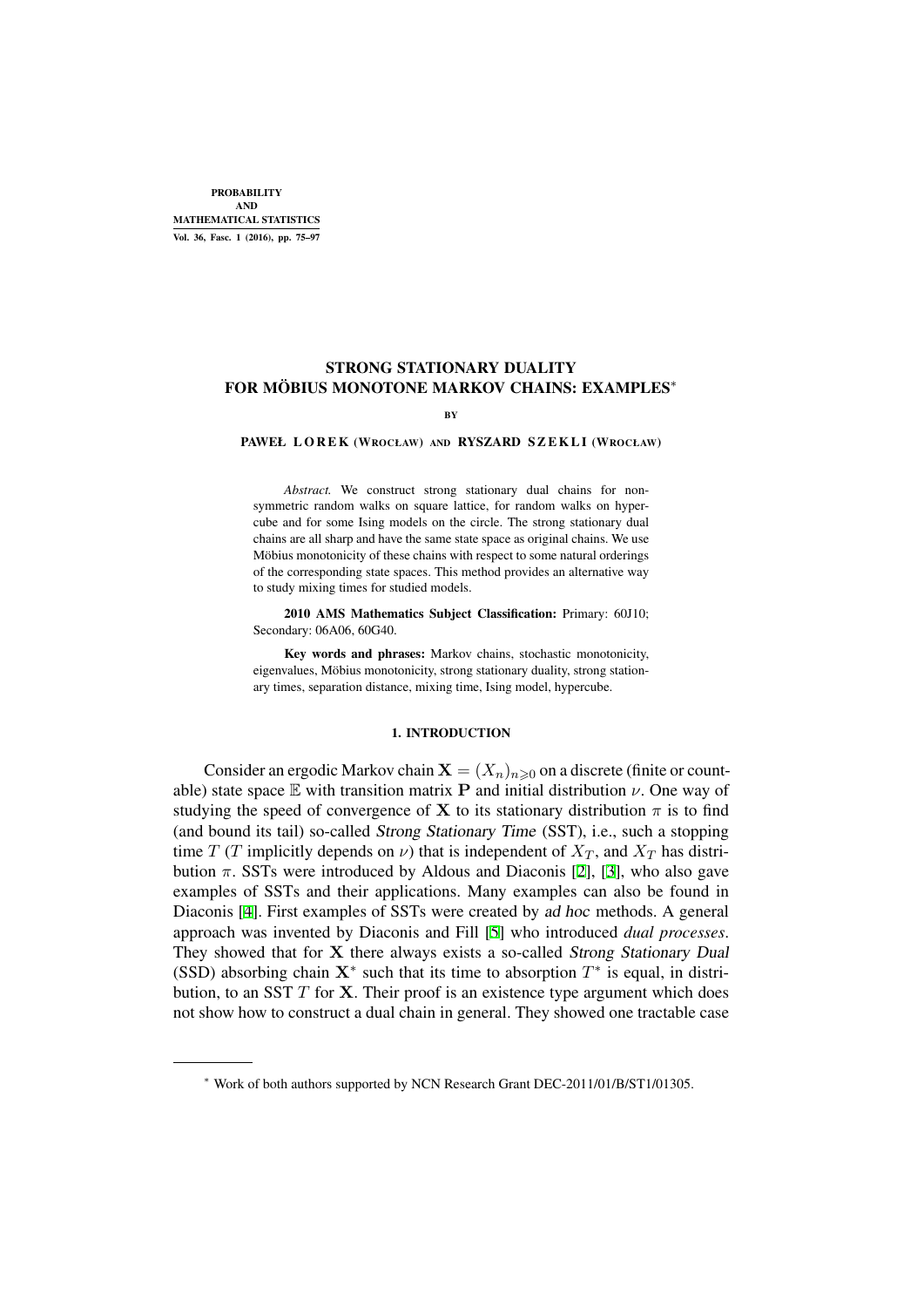(see [5], Theorem 4.6), where the state space is linearly ordered. Under the condition of stochastic monotonicity (related to the linear order) of the corresponding time-reversed chain (and some assumptions on the initial distribution) they gave a recipe for constructing a dual chain on the same state space. A special, and importa[nt](#page-21-3), case is a stochastically monotone birth-and-death chain for which the dual chain is an absorbing birth-and-death chain.

Strong stationary dual chains have a variety of applications. Diaconis and Fill [6] gave an extension of this theory to countable state spaces. Fill [12] gave a stochastic proof of a well-known theorem (usually attributed to Keilson) which states that the first passage time from 0 to *M* of a stochastically monotone birthand-death process on  $\{0, \ldots, M\}$  is equal, in distribution, to a sum of geometric [ran](#page-21-4)dom variables related to the spectral values of **X**. Similar results for [con](#page-22-0)tinuous time birth-and-death processes were obtained by Diaconis and Miclo [7]. Diaconis and Saloff-Coste [8] studied cut-off phenomena for birth-and-death chains by using SSD theory. Different dualities in Markov chains are utilized in a variety of contexts, see, e.g., Huillet and Martinez [16].

All the above-mentioned examples (although very interesting) so[me](#page-21-5)how rely on Theorem 4.6 of [[5\]](#page-22-1) which involves linearly ordered state spaces. That is why most of the known examples are related to birth-and-death chains. The main underlying assumption is (classical) stochastic [mo](#page-22-2)notonicity of the time-reversed chain. Although this monotonicity is defined also for partially ordered state spaces, it is not sufficient for an [a](#page-21-3)nalogous construction of an SSD chain as in Diaconis and Fill [5]. Lorek and Szekli [19] gave a recipe for constructing dual chains on partially ordered state spaces with a special feature that the duals have the same state space as original chains. The assumption of the classical stochastic monotonicity was replaced by the assumption of Möbius monotonicity. This extension (to partiall[y o](#page-21-3)rdered state spaces) [op](#page-22-3)ens a new way of finding SSD chains defined for not linearly ordered state spaces. The purpose of this paper is to get a new SSD insight into some classical examples of finite state Markov chains. In Section 2 we recall needed definitions and facts about Möbius monotone chains. In Section 3 we present strong stationary duals for non-symmetric random walk on a square lattice, for a random walk on the hypercube, and some Ising models on the circle. For the latter one we give duals for specific cases, and conjecture the general case.

In Section 4 we give proofs of the main results. We believe that the [p](#page-4-0)resented method should be applicable in many other examples and can be used to find bounds on the speed of convergence to stationarity, and to study cut-off phenomena.

## 2. MÖBIUS MONOTONICITY AND DUALITY

In this section we recall needed results on SSD and Möbius monotone chains. For a more complete material on duality see Diaconis and Fill [5], and for results on Möbius monotone chains, see Lorek and Szekli [19].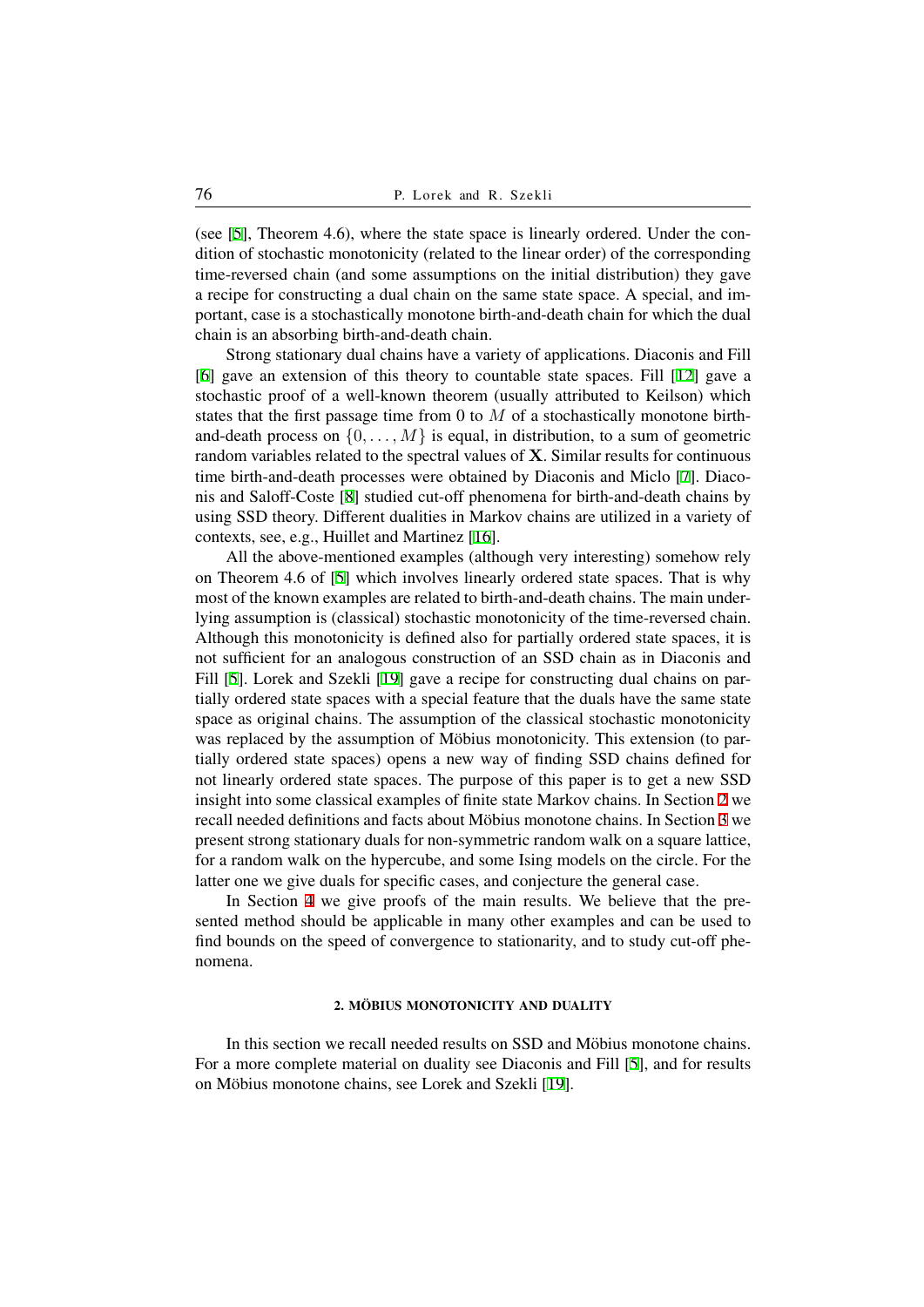**2.1. Strong stationary duality.** For an ergodic Markov chain  $\mathbf{X} = (X_n)_{n \geq 0}$ with the transition matrix **P** and initial distribution  $\nu$ , we are interested in bounding a distance between  $\nu \mathbf{P}^k$  (a distribution of a chain at step *k*) and its stationary distribution  $\pi$ . An often used distance is the total variation distance  $d_{TV}(\nu \mathbf{P}^k, \pi) =$  $\max_{A \subset \mathbb{E}} |\nu \mathbf{P}^k(A) - \pi(A)|$ . Another useful distance is the *separation distance s* defined as follows:  $s(\nu \mathbf{P}^k, \pi) = \max_{\mathbf{e} \in \mathbb{E}} (1 - \nu \mathbf{P}^k(\mathbf{e})/\pi(\mathbf{e}))$ . For random times *T* which are SSTs, Aldous and Diaconis [3] show that  $d_{TV}(\nu \mathbf{P}^k, \pi) \leqslant s(\nu \mathbf{P}^k, \pi)$  $\leqslant P(T > n).$ 

Let  $X^*$  be a Markov chain with transition matrix  $P^*$ , initial distribution  $\nu^*$  and a state space  $\mathbb{E}^*$ , with an absorbing state  $\mathbf{e}_a^*$ . Let  $\Lambda \equiv \Lambda(\mathbf{e}^*, \mathbf{e})$ ,  $\mathbf{e}^* \in \mathbb{E}^*, \mathbf{e} \in \mathbb{E}$ , be a sto[ch](#page-21-1)astic kernel (called a *link*) such that  $\Lambda(e_a^*, \cdot) = \pi(\cdot)$ . **X**<sup>\*</sup> is a Strong Stationary Dual (SSD) chain for **X** if

(2.1) 
$$
\nu = \nu^* \Lambda \quad \text{and} \quad \Lambda \mathbf{P} = \mathbf{P}^* \Lambda.
$$

<span id="page-2-0"></span>Diaconis and Fill [5] proved that the absorption time  $T^*$  of  $X^*$  is an SST for X. Thus, the problem of finding SST for **X** translates into the problem of studying the absorption time of **X***<sup>∗</sup>* .

DEFINITION [2.](#page-21-3)1. A Strong Stationary Dual chain **X***<sup>∗</sup>* is called sharp if  $s(\nu \mathbf{P}^n, \pi) = P(T^* > n).$ 

REMARK 2.1. *The relation* (2.1) *implies that, for finite*  $\mathbb E$  *and*  $\mathbb E^*$ *,* **P** *and*  $\mathbf P^*$ *have the same set of eigenvalues.*

<span id="page-2-1"></span>It turns out that in some examples we can easily identify the eigenvalues of **P***<sup>∗</sup>* , and thus, by the above remar[k, w](#page-2-0)e will also obtain the eigenvalues of **P** which are usually not easy to obtain directly.

2.2. Duality for Möbius monotone chains. In this section we recall how to construct an SSD chain for finite partially ordered state spaces. We shall consider a finite state space  $\mathbb{E} = {\mathbf{e}_1, \dots, \mathbf{e}_M}$  with a partial ordering  $\preceq$ . From the very beginning we shall choose an enumeration of  $E$  such that  $e_i \leq e_j$  implies  $i < j$ (which is always possible). We call such an enumeration *consistent* with *≼*. With this enumeration the partial ordering can be represented by an upper-triangular, zero-one valued matrix **C**. The inversion **C***−*<sup>1</sup> represents (in the incidence algebra) the so-called Möbius function, usually denoted by  $\mu$ , see Rota [23]. The Möbius function allows for the following calculus: it is possible to recover *f* from the relation  $\bar{F}(\mathbf{e}) = \sum_{\mathbf{e}: \mathbf{e} \succeq \mathbf{e}_i} f(\mathbf{e})$ , namely  $f(\mathbf{e}_i) = \sum_{\mathbf{e}: \mathbf{e} \succeq \mathbf{e}_i} \mu(\mathbf{e}_i, \mathbf{e}) \bar{F}(\mathbf{e})$ .

DEFINITION 2.2. Let **P** be a transition matrix with enu[mera](#page-22-4)tion of states consistent with **C**. We say that **P** (or, alternatively, **X**) is <sup> $\downarrow$ </sup>-*Möbius monotone* ( *↑* -*Mobius monotone ¨* ) if **C***−*1**PC** 0 ((**C***<sup>T</sup>* ) *<sup>−</sup>*1**PC***<sup>T</sup>* 0) (each entry is nonnegative).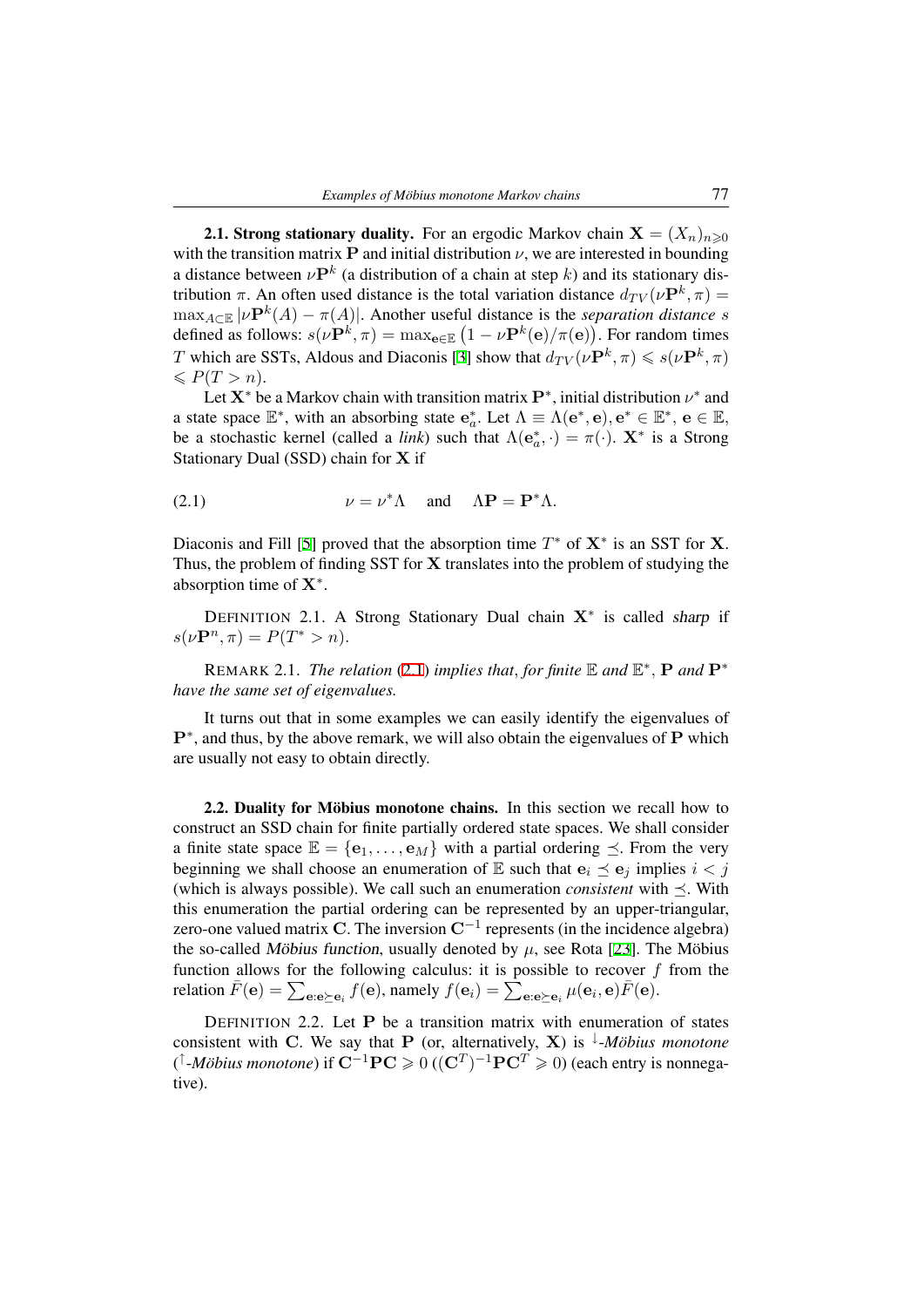We say that  $f: \mathbb{E} \to \mathbb{R}^M$  is <sup> $\downarrow$ </sup>-*Möbius monotone*  $($  $\uparrow$ -*Möbius monotone*) if **f**( $\mathbf{C}^T$ )<sup>-1</sup> ≥ 0 ( $\mathbf{f} \mathbf{C}^{-1}$  ≥ 0). In terms of the transition probabilities, we have

 $\downarrow$ -Möbius monotonicity :  $\forall$  (**e**<sub>*i*</sub>, **e**<sub>*j*</sub> ∈ E)  $\sum$ **e**:**e***≽***e***<sup>i</sup>*  $\mu(\mathbf{e}_i, \mathbf{e}) \mathbf{P}(\mathbf{e}, \{\mathbf{e}_j\}^{\downarrow}) \geqslant 0,$ 

 $\forall$  **(e**<sub>*i*</sub>, **e**<sub>*j*</sub>  $\in$  **E**)  $\sum$ **e**:**e***≼***e***<sup>j</sup>*  $\mathbf{P}(\mathbf{e}, \{\mathbf{e}_i\}^{\uparrow})\mu(\mathbf{e}, \mathbf{e}_j) \geqslant 0,$ 

where  $\{\mathbf{e}_j\}^\downarrow = \{\mathbf{e} : \mathbf{e} \preceq \mathbf{e}_j\}$ ,  $\{\mathbf{e}_j\}^\uparrow = \{\mathbf{e} : \mathbf{e} \succeq \mathbf{e}_j\}$ , and

$$
\mathbf{P}(\mathbf{e},A)=\sum_{\mathbf{e'}\in A}\mathbf{P}(\mathbf{e},\mathbf{e'}).
$$

We recall the SSD result of Lorek and Szekli [19] ( $\overline{X}$  denotes the timereversed process).

THEOREM 2.1 (Lorek and Szekli [19]). *Let* **X** *be an ergodic Markov chain on a finite state space*  $\mathbb{E} = {\mathbf{e}_1, \dots, \mathbf{e}_M}$ , *which is p[artia](#page-22-3)lly ordered with*  $\preceq$  *and has a unique maximal state* **e***M. For the stationary distribution π and an initial distribution ν we assume that*

<span id="page-3-0"></span>(i)  $g(\mathbf{e}) = \nu(\mathbf{e})/\pi(\mathbf{e})$  *is*  $\downarrow$ -*Möbius [mo](#page-22-3)notone*,

 $\frac{3}{2}$   $\frac{1}{2}$  *is*  $\frac{1}{2}$  *−Möbius monotone.* 

*Then there exists a Strong Stationary Dual chain*  $X^*$  *on*  $E^* = E$  *with link be*ing a truncated stationary distribution  $\Lambda(e_j, e_i) = \mathbf{1}_{\{e_i \preceq e_j\}} \pi(e_i) / H(e_j)$ , where  $H(e_j) = \sum_{e: e \preceq e_j} \pi(e)$ . The initial distribution and transitions of  $X^*$  are given, *respectively, by*

(2.2) 
$$
\nu^*(\mathbf{e}_i) = H(\mathbf{e}_i) \sum_{\mathbf{e}:\mathbf{e}\succeq\mathbf{e}_i} \mu(\mathbf{e}_i, \mathbf{e}) g(\mathbf{e}),
$$

$$
\mathbf{P}^*(\mathbf{e}_i, \mathbf{e}_j) = \frac{H(\mathbf{e}_j)}{H(\mathbf{e}_i)} \sum_{\mathbf{e}:\mathbf{e}\succeq\mathbf{e}_j} \mu(\mathbf{e}_j, \mathbf{e}) \overleftarrow{\mathbf{P}}(\mathbf{e}, {\{\mathbf{e}_i\}}^\downarrow).
$$

<span id="page-3-2"></span>REMARK 2.2. *Following Remark* 2.39 *of Diaconis and Fill* [5] *and the terminology used there, the Strong Stationary Dual* **X***<sup>∗</sup> in Theorem* 2.1 *is sharp, and the corresponding strong stationary time is the time to stationarity, i.e.,*  $s(\nu \mathbf{P}^n, \pi) =$  $P(T > n)$ . *The reason for this is that*  $\Lambda(e^*, e_M) = 0$  *for all*  $e^* \neq e_M \in \mathbb{E}^*$ .

<span id="page-3-1"></span>REMARK 2.3. *Theorem* 2.1 *is stated for <sup>↓</sup> -Mobius monot[oni](#page-3-0)city ¨ , but it can be similarly stated for <sup>↑</sup> -Mobius monotonicity ¨* (see Corollary 3.1 in [19])*. The other formulation is potentially useful, because a chain can be, e.g., ↓ -Mobius monotone ¨ but not <sup>↑</sup> -Mobius monotone. ¨*

REMARK 2.4. *The assumption on the initial distribution is not [ver](#page-22-3)y restrictive, for example, if*  $e_1$  *is a unique minimal state and*  $\nu = \delta_{e_1}(\cdot)$ *, then the assumption is fulfilled*, and also  $\nu^* = \delta_{\mathbf{e}_1}(\cdot)$ . For simplicity of presentation, in all subsequent ex*amples the initial distribution will be the single atom at the minimal element* (*this assumption may be relaxed*)*.*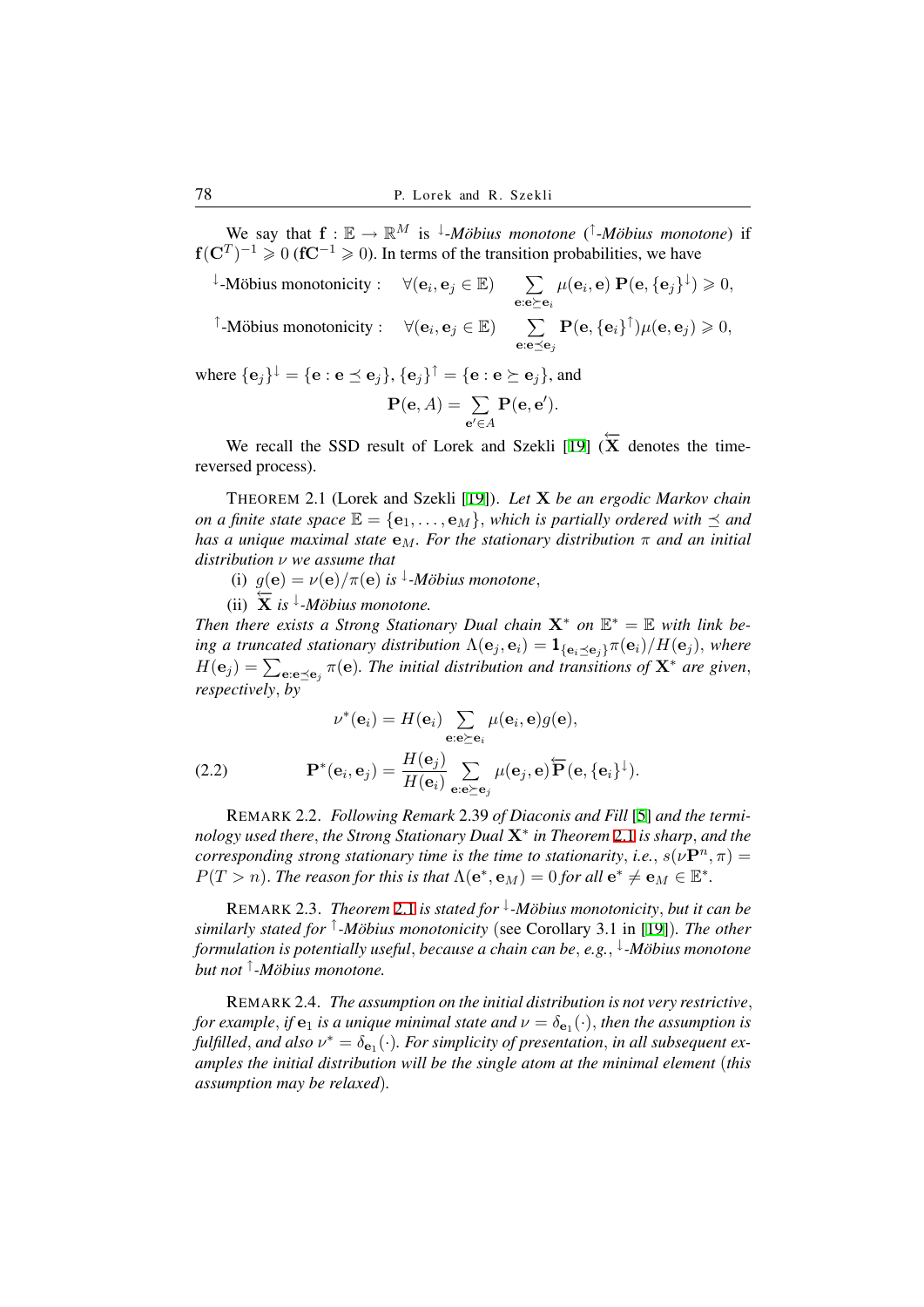In order to find and use the above constructed SSD chains one has to find an appropriate ordering (with respect to which the chain is Möbius monotone). It is worth mentioning that for a linearly ordered state space <sup>↑</sup>-Möbius monotonicity is equivalent to the usual stochastic monotonicity; in general partially ordered spaces this is not the case. It turns out that for partially ordered spaces some natural orderings work. A non-symmetric random walk on the unit cube is an example presented in [19]. In the next section we shall give new examples.

### 3. MÖBIUS MONOTONE MARKOV CHAINS: EXAMPLES

<span id="page-4-0"></span>[3.](#page-22-3)1. Random walk on weighted directed graph. Consider a random walk on a directed weighted graph  $G = (V, E)$  with vertices  $V = \{v_1, v_2, \ldots, v_n\}$ , edges  $E = \{(i, j) : \text{edge from } v_i \text{ to } v_j\}$  and with a weighting function  $w : E \to [0, \infty)$ . Denote by  $w_{i,j}$  the nonnegative weight of the directed edge from node  $v_i$  to  $v_j$ . If there is no edge between these nodes, i.e.,  $(i, j) \notin E$ , then  $w_{i,j} = 0$ . We allow  $w_{i,i}$ to be non-zero.

Let  $\mathcal{N}(i) = \{j : (i, j) \in E\}$  be a set of neighbours of node  $v_i$ . Random walk may be viewed as a process of sequential vertex visiting. We assume that weights are normalized, i.e., for all  $i \in \{1, \ldots, n\}$  we have  $w_{i,i} + \sum_{r \in \mathcal{N}(i)} w_{i,r} = 1$ . The probability of a single step from node *i* to *j* is then given by  $P(i, j) = w_{i,j}$ .

In this section we consider the following example: Let  $V = \{0, 1, \ldots, N\}^2$ with edges

$$
(3.1) \qquad ((x_1, y_1), (x_2, y_2)) \in E \iff |x_1 - x_2| + |y_1 - y_2| = 1
$$

<span id="page-4-1"></span>for  $x_1, x_2, y_1, y_2 \in \{0, \ldots, N\}$ . Thus, for each node there are at most four edges in four directions: up, down, left, right plus a possible self-loop. The weighting function depends only on the direction in the following way: for  $((x_1, y_1), (x_2, y_2)) \in$ *E* and nonnegative parameters  $\lambda_1, \lambda_2, \mu_1, \mu_2$  such that  $\lambda_1 + \lambda_2 + \mu_1 + \mu_2 \leq 1$ , (3.2)

$$
w_{((x_1,y_1),(x_2,y_2))} = \begin{cases} \lambda_1 & \text{if } x_2 = x_1 + 1, y_2 = y_1, \\ \mu_1 & \text{if } x_2 = x_1 - 1, y_2 = y_1, \\ \lambda_2 & \text{if } x_2 = x_1, y_2 = y_1 + 1, \\ \mu_2 & \text{if } x_2 = x_1, y_2 = y_1 - 1, \\ 1 - \sum_{(x,y) \in \mathcal{N}((x_1,y_1))} w_{((x_1,y_1),(x,y))} & \text{if } x_2 = x_1, y_2 = y_1. \end{cases}
$$

<span id="page-4-2"></span>We associate weights directly with one-step probabilities:

$$
\mathbf{P}((x_1,y_1),(x_2,y_2)) = w_{((x_1,y_1),(x_2,y_2))}.
$$

Roughly speaking, we consider a random walk on square lattice  $\{0, \ldots, N\}^2$ , at each step we can move (if feasible): right with probability  $\lambda_1$ , left with probability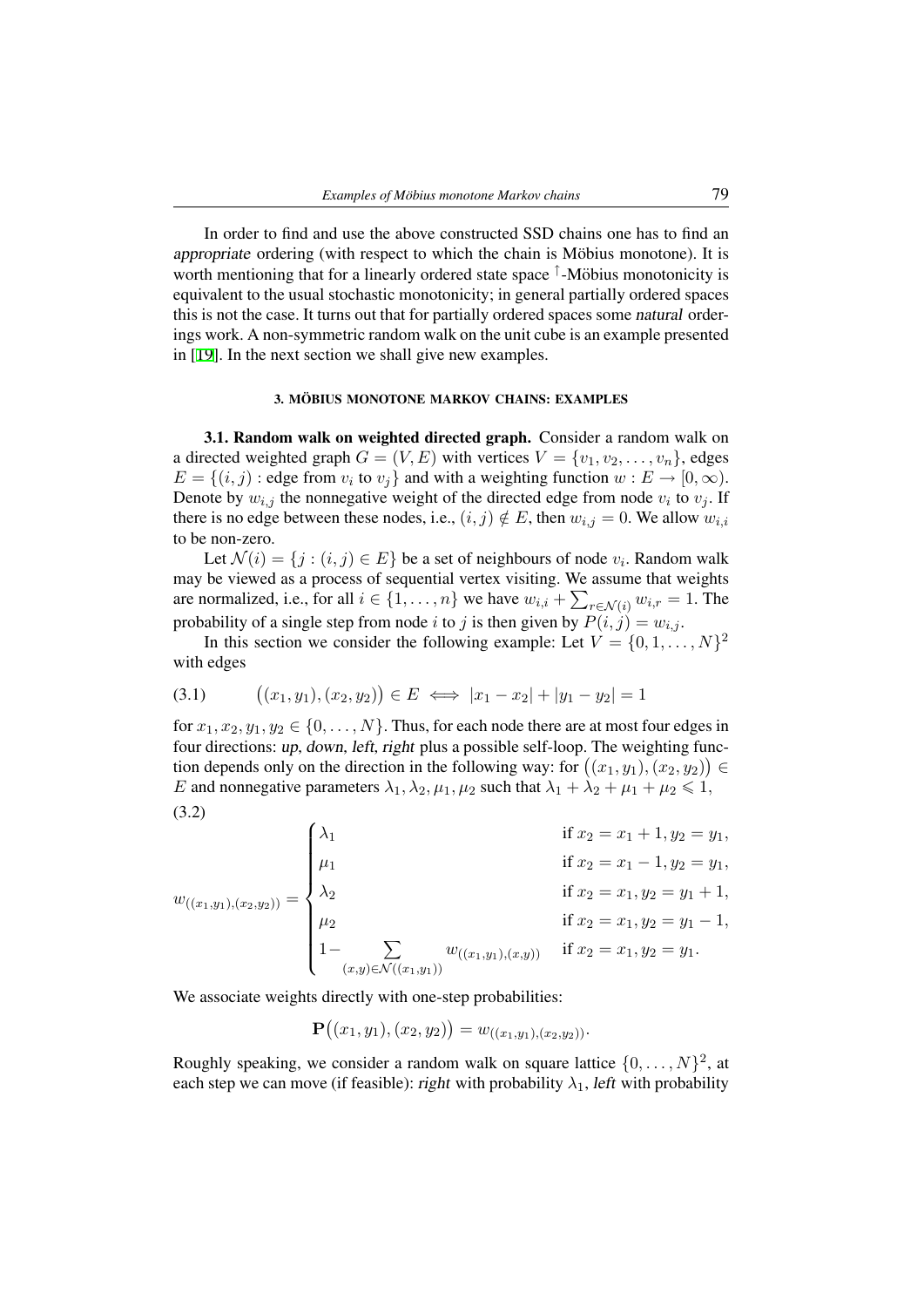$\mu_1$ , up with probability  $\lambda_2$  and down with probability  $\mu_2$ . With remnant probability we stay at a given vertex. For convenience, we let  $\rho_1 := \lambda_1/\mu_1$  and  $\rho_2 := \lambda_2/\mu_2$ . Denote by **P** the transition matrix of a corresponding Markov chain **X**. The chain is time-reversible (i.e.  $\overline{P} = P$ ) and has (time-reversibility equations can easily be checked) the stationary distribution on *V* defined as

$$
\pi\big((x,y)\big) = C^{-1} \rho_1^x \rho_2^y
$$

for  $(x, y) \in V = \{0, \ldots, N\}^2$ , where the normalizing constant *C* for  $\rho_1 \neq 1$  and  $\rho_2 \neq 1$  is given by

$$
C = \frac{1 - \rho_1^{N+1}}{1 - \rho_1} \cdot \frac{1 - \rho_2^{N+1}}{1 - \rho_2},
$$

and for other cases *C* can be obtained by obvious modifications.

We shall use the coordinatewise partial ordering:  $(x_1, y_1) \preceq (x_2, y_2) \iff$  $x_1 \leq x_2$  and  $y_1 \leq y_2$ . Then we have the unique minimal element  $\mathbf{e}_1 = (0,0)$  and the maximal one  $\mathbf{e}_M = (N, N)$ , where  $M = (N + 1)^2$ . It turns out that **X** is Möbius monotone for any set of parameters  $\lambda_1, \mu_1, \lambda_2, \mu_2 > 0$  such that  $\lambda_1 + \lambda_2 + \lambda_3$  $\mu_1 + \mu_2 \leq 1$ , and applying Theorem 2.1 we have:

THEOREM 3.1. *Let* **X** *be a random walk on directed weighted graph with*  $G = (V, E)$ *, with*  $V = \{0, \ldots, N\}^2$  and E given in (3.1)*, weights given in* (3.2) *and with positive parameters*  $\lambda_1 \neq \mu_1$ ,  $\lambda_2 \neq \mu_2$  such that  $\lambda_1 + \lambda_2 + \mu_1 + \mu_2 \leq 1$ . *Assume that* **X** *starts at*  $\mathbf{e}_1 = (0,0)$ *. Then there exists a sharp SSD chain*  $\mathbf{X}^*$  *which is an absorbing Markov chain* (*with*  $\mathbf{e}_M = (N, N)$  *being the single absorbing state*) *on the state space*  $\mathbb{E}^* = \mathbb{E} = \{0, \ldots, N\}^2$ *, star[ting](#page-4-1) at*  $\mathbf{e}_1 = (0, 0)$ *, wit[h the](#page-4-2) following transition probabilities (for*  $x, x', y, y' \in \{0, \ldots, N\}$ ):

$$
(3.3) \quad \mathbf{P}^*((x, y), (x', y')) =
$$
\n
$$
\begin{cases}\n\frac{1-\rho_1^{x+2}}{1-\rho_1^{x+1}} \cdot \mu_1 & \text{if } x' = x+1, y' = y, \\
\frac{1-\rho_2^{y+2}}{1-\rho_2^{y+1}} \cdot \mu_2 & \text{if } y' = y+1, x' = x, \\
\frac{1-\rho_2^{y}}{1-\rho_2^{y+1}} \cdot \lambda_2 & \text{if } x' = x, y' = y-1, y \neq N, \\
\frac{1-\rho_1^{x}}{1-\rho_1^{x+1}} \cdot \lambda_1 & \text{if } y' = y, x' = x-1, x \neq N, \\
1-(\lambda_1 + \lambda_2 + \mu_1 + \mu_2) & \text{if } x' = x, y' = y, (x, y) \in \{0, \dots, N-1\}^2, \\
1-(\lambda_2 + \mu_2) & \text{if } x' = x = N, y' = y, y \in \{0, \dots, N-1\}, \\
1-(\lambda_1 + \mu_1) & \text{if } x' = x, y' = y = N, x \in \{0, \dots, N-1\}, \\
1 & \text{if } x' = x = y = y' = N.\n\end{cases}
$$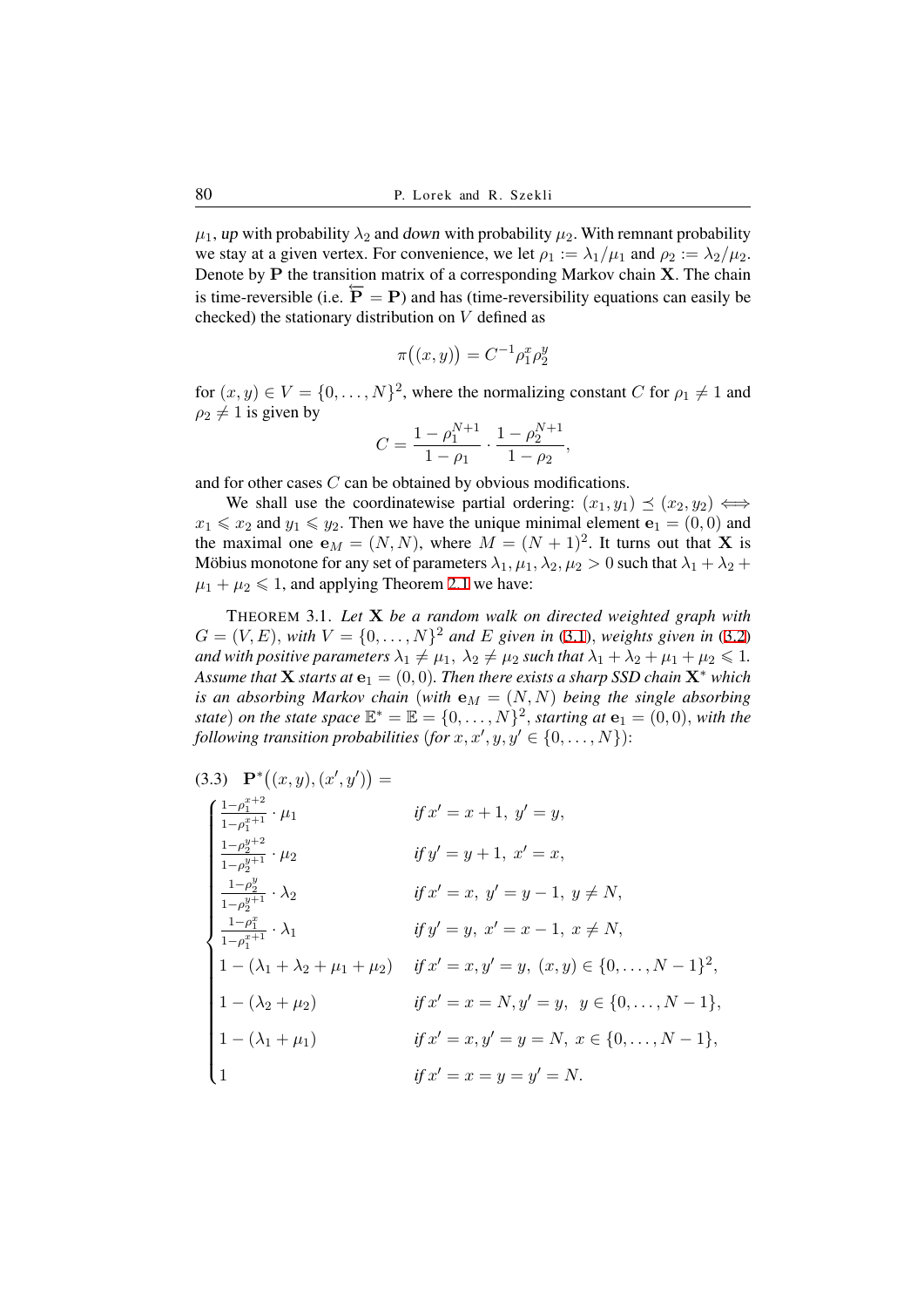Thus, the SSD chain  $X^*$  is again a chain on  $E$ , with feasible moves in the same directions as **X** except for movements on the upper borders of this square lattice. Once the chain hits the border  $(\cdot, N)$  (or  $(N, \cdot)$ ), it can only move left or right (up or down) until it hits the absorbing state  $(N, N)$ . Note that probability of changing the *i*-th coordinate,  $i = 1, 2$ , is independent of the value of the (3 *− i*)-th coordinate. The chain **X***<sup>∗</sup>* , for a suitable selection of the parameters, can have a *drift* towards the absorbing state. Note that the case  $\rho_1 = 1$  and/or  $\rho_2 = 1$ can be obtained by obvious modifications in computing  $H(x, y)$  (see the proof in Section 4.1).

One can study the time to absorption  $T^*$  in the following way: it is the time of hitting a border  $(\cdot, N)$  or  $(N, \cdot)$  plus the time for the one-dimensional birthand-death chain with birth probability  $\lambda_1$  and death probability  $\mu_1$  (or  $\lambda_2$  and  $\mu_2$ ) respecti[vely](#page-15-0)) to reach the state *N* (worst cases scenarios can be used).

3.2. Random change of a single coordinate on a cube. Let us consider a discrete time Markov chain **X** with state space  $\mathbb{E} = \{0, \ldots, k\}^n$  which evolves in the following way: it stays with probability  $1/2$  or (with probability  $1/2$ ) for one coordinate chosen uniformly, it changes uniformly its value to any other different value. In terms of the transition probabilities, for  $e = (e(1), \ldots, e(n)) \in \mathbb{E}$ , **e**(*i*) ∈ {0, . . . , *k*}, we set

$$
(3.4)
$$

$$
\mathbf{P}(\mathbf{e}, \mathbf{e}') = \begin{cases} 1/2 & \text{if } \mathbf{e} = \mathbf{e}', \\ 1/(2nk) & \text{if, for some } i, \mathbf{e}(i) \neq \mathbf{e}'(i) \text{ and } \mathbf{e}(j) = \mathbf{e}'(j), \ j \neq i, \\ 0 & \text{otherwise.} \end{cases}
$$

<span id="page-6-0"></span>Since **P** is symmetric, the corresponding stationary distribution is uniform, i.e.,

$$
\pi(\mathbf{e})=\frac{1}{(k+1)^n},\quad \ \mathbf{e}\in\mathbb{E}.
$$

The motivation for this example comes from DNA sequence alignment. Given *n* sequences of length  $k + 1$  the task is to find points of references in each one such that, starting *reading* sequence *i* from its reference point  $r(i)$  we have the biggest agreement in all sequences. Since the state space is huge (of size  $(k+1)^n$ ), Monte Carlo methods are often used. One constructs a chain such that its stationary distribution assigns higher mass to states with high agreements. The chain given in (3.4) is a simplified version of such a chain.

The chain  $X$  can be seen as an extension of the standard lazy random walk on the unit cube (obtained for  $k = 1$ ). Using the coordinatewise ordering  $\prec$  on  $\mathbb{E}$ , it turns out that  $\bf{X}$  (which is reversible) is Möbius monotone. For this orde[ring](#page-6-0), the state  $\mathbf{e}_1 = (0, \ldots, 0)$  is the minimal state and  $\mathbf{e}_M = (k, \ldots, k)$  is the maximal state (with  $M = (k + 1)^n$ ), where we use an enumeration of E consistent with  $\preceq$ . Applying Theorem 2.1 we obtain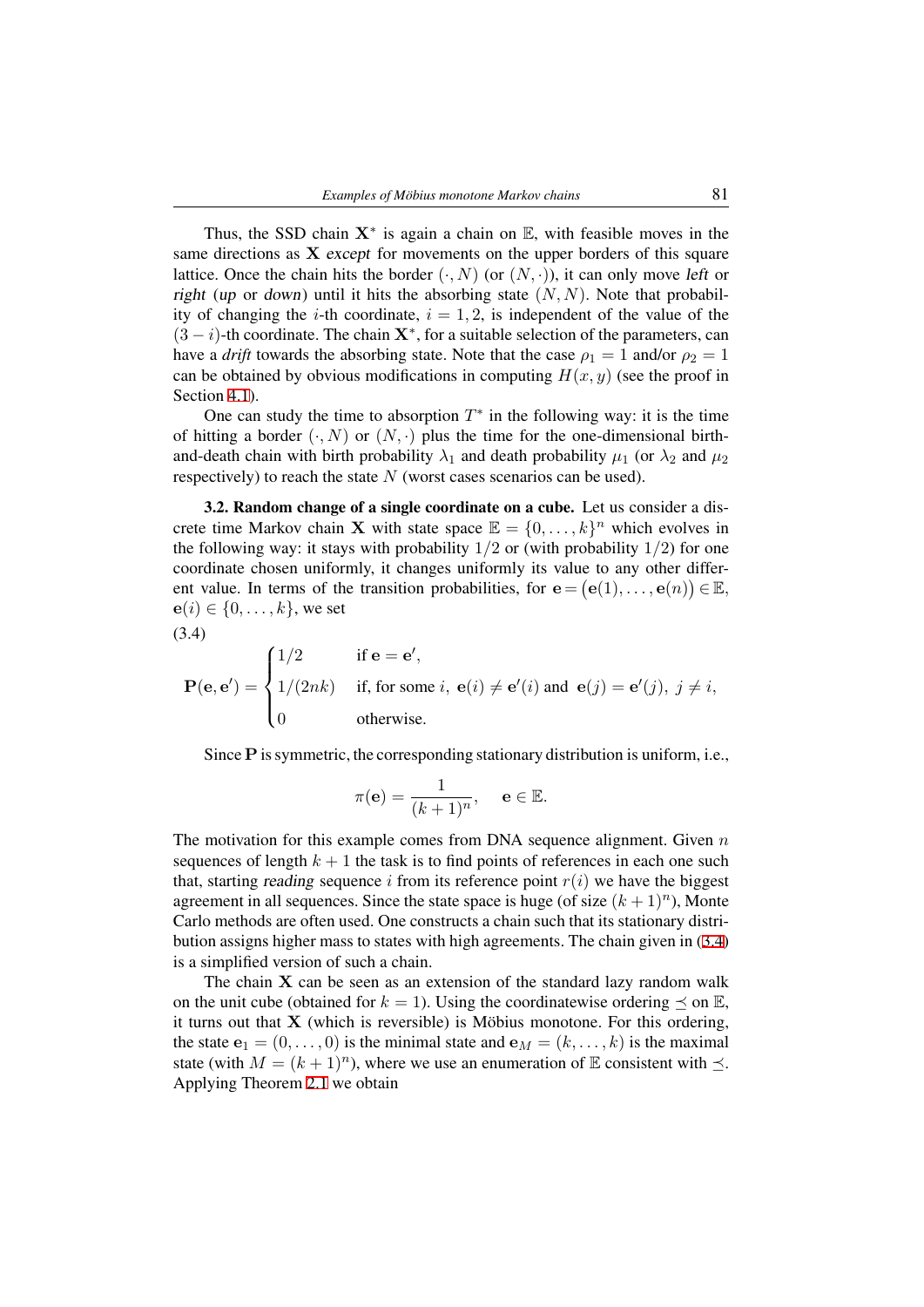<span id="page-7-0"></span>THEOREM 3.2. *Consider the above-described chain* **X** *on the state space*  $\mathbb{E}$  =  $\{0, \ldots, k\}$ <sup>*n*</sup>, *with transition probabilities given in* (3.4)*. Assume that* **X** *starts at* **e**<sub>1</sub>*. Then there exists a sharp SSD chain*  $X^*$  *on the state space*  $\mathbb{E}^* = \mathbb{E}$ *, with the state*  $e_M$  *being the absorbing one, starting with probability one at*  $e_1$ *, and having transition probabilities, for all*  $A \subseteq \{1, \ldots, n\}$ ,  $j \notin A$ ,

$$
\mathbf{P}^*(\mathbf{e}_A^{(k)}, \mathbf{e}_{A \cup \{j\}}^{(k)}) = \frac{k+1}{2nk},
$$
  

$$
\mathbf{P}^*(\mathbf{e}_A^{(k)}, \mathbf{e}_A^{(k)}) = \frac{n(k-1) + |A|(k+1)}{2nk},
$$

where  $e_A^{(k)} = (e(1), \ldots, e(n))$  with  $e(i) = k$  if  $i \in A$  and  $e(i) = 0$  if  $i \notin A$ , and *all other transitions have probability zero.*

Note that an SSD chain **X***<sup>∗</sup>* jumps, with probability one, only to greater or equal states in the ordering *≼*, thus its eigenvalues are the entries on the diagonal of the matrix **P***<sup>∗</sup>* written using an enumeration of the states consistent with this ordering. The states which can be traversed by  $X^*$  are of the form  $e_A^{(k)}$  $A^{(\kappa)}$ , which means that  $\mathbf{X}^*$  can be identified with a random walk on the unit cube  $\{0, k\}^n$ . Again, by Remark 2.1, the eigenvalues of **P** are the same as diagonal entries of **P***<sup>∗</sup>* , i.e.,

$$
\frac{n(k-1) + i(k+1)}{2nk}, \quad i = 0, 1, \dots, n.
$$

As in the Ising mo[del e](#page-2-1)xample, we can consider the time to absorption of the onedimensional projection  $Z_t^* := S(X_t^*)$ , where  $S(\mathbf{e}) = \sum_{i=1}^n \mathbf{1}_{\{\mathbf{e}(i)=k\}}$ . If  $Z_0^* = 0$ , then the time to absorption  $T^*$  of  $Z_t^*$  is the same as for  $X_t^*$ , and is distributed as the sum of independent variables  $\sum_{i=0}^{n-1} Y_i$ , where  $Y_i$  has geometric distribution with the success parameter  $p_i = (n - i)(k + 1)/(2nk)$ . For the expected absorption time we have

$$
ET^* = \sum_{i=0}^{n-1} \frac{1}{p_i} = \sum_{i=0}^{n-1} \frac{1}{n-i} \frac{2nk}{k+1} = \frac{2nk}{k+1} \sum_{i=1}^n \frac{1}{i} \leqslant \frac{2k}{k+1} (n+1) \log n.
$$

For the variance of *T <sup>∗</sup>* we have

$$
\begin{split} \n\text{Var}\,T^* &= \sum_{i=0}^{n-1} \frac{1-p_i}{p_i^2} = \frac{2nk}{(k+1)^2} \sum_{i=0}^{n-1} \frac{nk-n+ki+i}{(n-i)^2} \\ \n&= \frac{2nk}{(k+1)^2} \bigg[ nk \sum_{i=0}^{n-1} \frac{1}{(n-i)^2} + k \sum_{i=0}^{n-1} \frac{i}{(n-i)^2} - \sum_{i=1}^{n} \frac{1}{i} \bigg] \stackrel{(*)}{\leq} \left(\frac{2nk}{k+1}\right)^2 \frac{\pi^2}{6}, \end{split}
$$

where in <sup>(∗)</sup> we used the following inequalities:

$$
\sum_{i=0}^{n-1} \frac{1}{(n-i)^2} \leq \frac{\pi^2}{6}, \quad \sum_{i=0}^{n-1} \frac{i}{(n-i)^2} \leqslant n \frac{\pi^2}{6}.
$$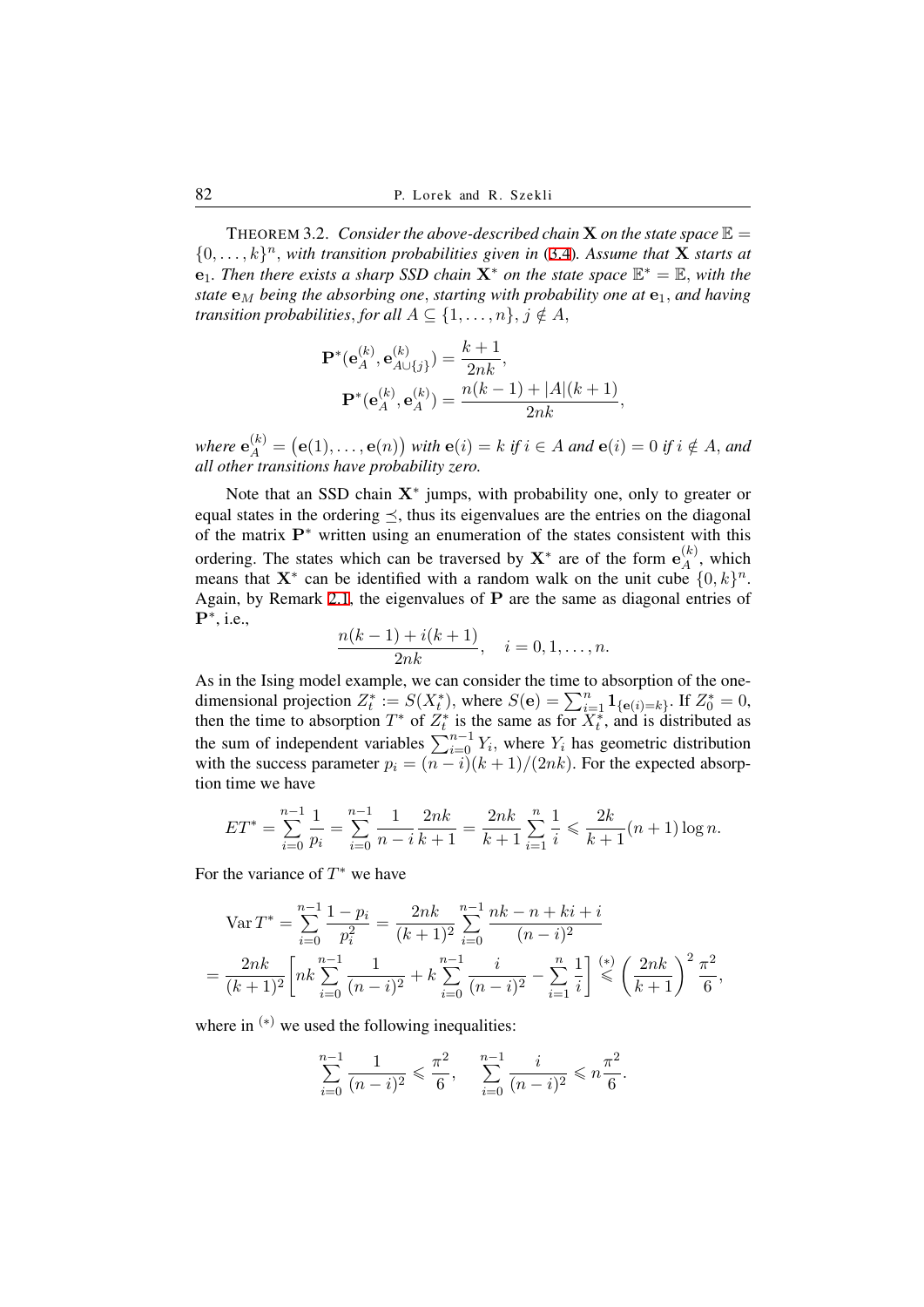By Remark 2.2 and Chebyshev's inequality, we see that after  $m = \frac{2k}{k+1} (n+1) \log n$  $+ c \frac{2k}{k+1} \frac{\pi}{\sqrt{6}} n, c \ge 0$ , steps we have

$$
s(\nu \mathbf{P}^m, \pi) = P(T > m) \leqslant P(T - ET \leqslant c\sqrt{\text{Var }T})
$$
  

$$
\leqslant P(|T - ET| \leqslant c\sqrt{\text{Var }T}) \leqslant \frac{1}{c^2}.
$$

**3.3. Ising model on a circle.** Let  $G = (V, E)$  be a finite graph. Elements of the state space  $\mathbb{E} = \{-1, 1\}^V$  are called configurations, and for  $\mathbf{e} \in \mathbb{E}$  the value  $\mathbf{e}(v)$ is called the spin at vertex *v*. For a given configuration **e** its energy is defined as

<span id="page-8-0"></span>
$$
\mathcal{H}(\mathbf{e}) = -\sum_{\{x,y\} \in E} \mathbf{e}(x) \cdot \mathbf{e}(y),
$$

where the sum is over all edges of the graph. For  $\beta \geq 0$ , the **Ising model** on the graph *G* with parameter  $\beta$  is the probability measure on  $\mathbb E$  given by

(3.5) 
$$
\pi(\mathbf{e}) = \frac{e^{-\beta \mathcal{H}(\mathbf{e})}}{Z_{\beta}},
$$

where  $Z_{\beta} = \sum_{e \in E} e^{-\beta \mathcal{H}(e)}$  is a normalizing constant. The parameter  $\beta$  has a physical interpretation as the inverse of the temperature of the configuration. Note that for  $\beta = 0$  (equivalent to infinite temperature) every spin configuration is equally likely, i.e., it is the same as setting spin at each vertex to *−*1 or +1 with probability 1*/*2 independently. In general, *β* represents the influence of energy *H* on *π*.

This model has focused a lot of attention in the context of speed of convergence to equilibrium of particle systems. Propp and Wilson [22] introduced Coupling From The Past algorithm and used it to show how to draw an exact sample from (3.5) in the case of square lattice. Recently Ding and Peres [10] showed that for Ising models on any graph it takes at least  $(1/4 + o(1))n \log n$  steps for the Glauber dynamics to mix, where *n* is the corresponding nu[mb](#page-22-5)er of vertices. In Ding and Peres [11] a simple proof for the bound *n* log *n/*2 was presented.

[We s](#page-8-0)hall consider the Ising model on a circle. We will prese[nt t](#page-22-6)he dual chain for a case of 2 and 3 vertices and a conjecture on a general number of vertices. We set  $V = \{0, \ldots, N-1\}$  and  $E = \{(i, (i+1) \mod N) : i = 0, \ldots, N-1\}$ . The stationary distri[buti](#page-22-7)on (3.5) in this case can be rewritten as

$$
\pi(\mathbf{e}) = \frac{1}{Z_{\beta}} \exp\left(\beta \sum_{i=0}^{N-1} \mathbf{e}(i)\mathbf{e}(i+1)\right),\,
$$

where we always mean vertex number modulo *N*. The following is a classical Gibbs sampler for this model, a Markov chain with stationary distribution  $(3.5)$ :

• Given a configuration **e** at step *n*, i.e.,  $X_n = e$ , choose a vertex  $v \in V$  with probability 1*/N*.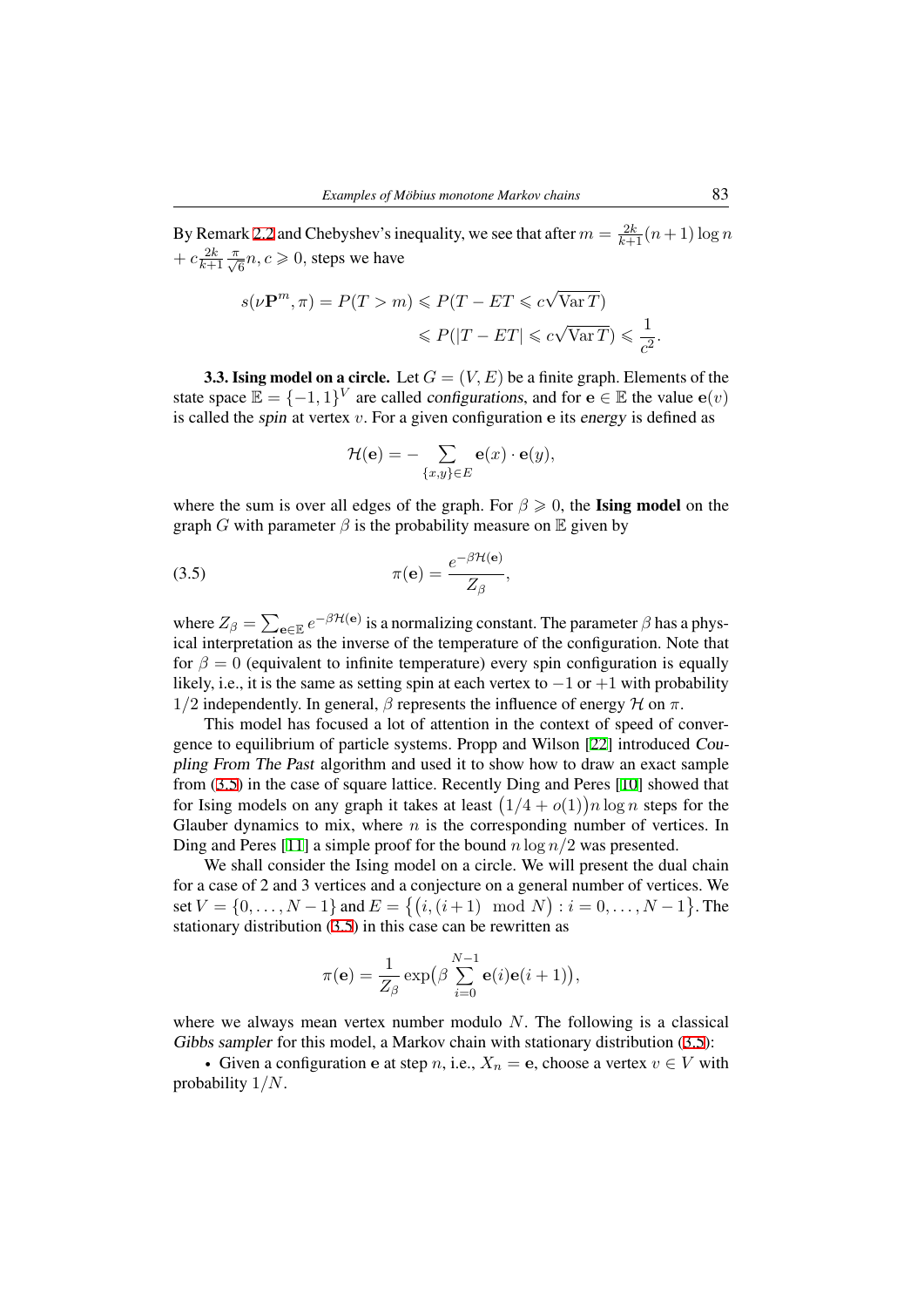• Take  $U_{n+1}$ , a random variable with the uniform distribution  $U(0, 1)$ , independent of  $U_i$ ,  $i \le n$ . Update the spin at vertex  $v$  in the following way:

$$
X_{n+1}(i) = \begin{cases} +1 & \text{if } U_{n+1} < \frac{e^{2\beta(k + (v, \mathbf{e}) - k - (v, \mathbf{e}))}}{e^{2\beta(k + (v, \mathbf{e}) - k - (v, \mathbf{e}))} + 1}, \\ -1 & \text{otherwise,} \end{cases}
$$

where  $k_{+}(v, e)$  is the number of neighbours of vertex *v*, in configuration *e*, with spin values +1, and  $k$ <sup>−</sup>(*v*, **e**) is the number of neighbours of vertex *v*, in configuration **e**, with spin values *−*1.

The chain **X** constructed in this way is reversible. Moreover, **X** can be viewed as a random walk on *N*-dimensional cube, where the probability of changing a coordinate (corresponding to some vertex  $v$ ) depends on the values of the neighbouring (with respect to the underlying graph *G*) coordinates.

We consider the coordinatewise ordering, i.e.,  $\mathbf{e} \preceq \mathbf{e}'$  if  $\mathbf{e}(v) \leq \mathbf{e}'(v)$  for every vertex  $v \in V$ . Let  $M := 2^{|V|} = 2^N$ . Denote by  $e_1$  the state with all spins equal to *−*1 (minimal state), and by **e***<sup>M</sup>* the state with all spins equal to +1 (maximal state). We identify  $\mathbb{E} = \{-1, 1\}^V$  with the enumerated set  $\{\mathbf{e}_1, \dots, \mathbf{e}_M\}$ , where the enumeration is consistent with  $\leq$ . For specific cases  $N = 2$  and  $N = 3$  we can directly calculate the dual chain in the matrix form from equation (2.1) with link given in Theorem 2.1, namely

$$
\mathbf{P}^* = \Lambda \mathbf{P} \Lambda^{-1}.
$$

If the resulting  $\mathbf{P}^*$  is [not](#page-2-0) a stochastic matrix, then it means that *X* is not <sup> $\downarrow$ </sup>-Möbius monotone (which [wil](#page-3-0)l not be the case).

3.3.1. *Two vertices case.* Let us order the states as follows:  $e_1 = (-1, -1)$ ,  $e_2 = (+1, -1), e_3 = (-1, +1), e_4 = (+1, +1).$  By using this enumeration, matrices **P** and **C** are the following:

$$
\mathbf{P} = \begin{pmatrix} \frac{1}{e^{-2\beta}+1} & \frac{1}{2} \frac{e^{-2\beta}}{e^{-2\beta}+1} & \frac{1}{2} \frac{e^{-2\beta}}{e^{-2\beta}+1} & 0 \\ \frac{1}{2} \frac{1}{e^{-2\beta}+1} & \frac{1}{e^{2\beta}+1} & 0 & \frac{1}{2} \frac{e^{2\beta}}{e^{2\beta}+1} \\ \frac{1}{2} \frac{1}{e^{-2\beta}+1} & 0 & \frac{1}{e^{2\beta}+1} & \frac{1}{2} \frac{e^{2\beta}}{e^{2\beta}+1} \\ 0 & \frac{1}{2} \frac{1}{e^{2\beta}+1} & \frac{1}{2} \frac{1}{e^{2\beta}+1} & \frac{e^{2\beta}}{e^{2\beta}+1} \end{pmatrix}, \quad \mathbf{C} = \begin{pmatrix} 1 & 1 & 1 & 1 \\ 0 & 1 & 0 & 1 \\ 0 & 0 & 1 & 1 \\ 0 & 0 & 0 & 1 \end{pmatrix}.
$$

From Theorem 2.1 we obtain the following dual chain:

$$
\mathbf{P}^* = \begin{pmatrix} 0 & \frac{1}{2} & \frac{1}{2} & 0 \\ 0 & \frac{1}{2} & \frac{1}{2} \frac{e^{2\beta}-1}{e^{2\beta}+1} & \frac{1}{e^{2\beta}+1} \\ 0 & \frac{1}{2} \frac{e^{2\beta}-1}{e^{2\beta}+1} & \frac{1}{2} & \frac{1}{e^{2\beta}+1} \\ 0 & 0 & 0 & 1 \end{pmatrix}.
$$

*.*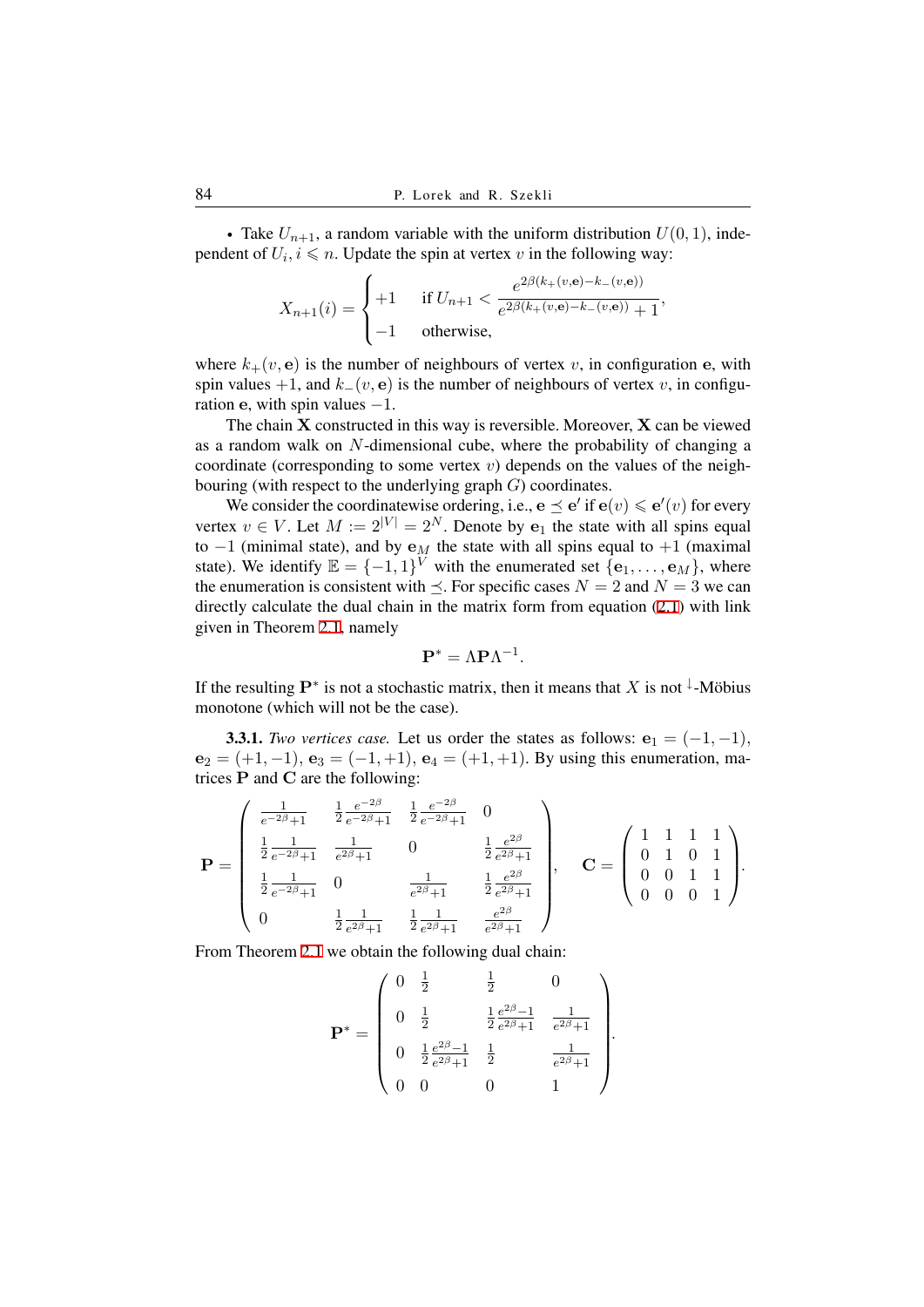The chain started at the state  $(-1, -1)$  goes with equal probability in the first step to  $(+1, -1)$  or  $(-1, +1)$ . Then it either is absorbed in the next step with probability  $\frac{1}{e^{2\beta}+1}$  or not, with remnant probability  $\frac{1}{2} + \frac{1}{2}$ 2 *e* <sup>2</sup>*β−*1  $\frac{e^{2\beta}-1}{e^{2\beta}+1}=\frac{e^{2\beta}}{e^{2\beta}+1}$  $\frac{e^{2\beta}}{e^{2\beta}+1}$ . The time to absorption in this case is of the following form:  $T^* = X_0 + X_1, X_0 \sim Geo(1)$ (i.e.,  $X_0 \equiv 1$ ),  $X_1 \sim Geo(1/(e^{2\beta} + 1))$ , i.e.,

$$
P(T^* = k) = \left(\frac{e^{2\beta}}{e^{2\beta} + 1}\right)^{k-2} \left(\frac{1}{e^{2\beta} + 1}\right), \quad k = 2, 3, \dots
$$

In particular,  $ET^* = 2 + e^{2\beta}$  and after  $k = 1 + \frac{1}{2\beta - \ln(2\beta + 1)} \ln(\varepsilon)$  steps we have

$$
s(\delta_{\mathbf{e}_1} \mathbf{P}^k, \pi) = P(T^* > k) = \varepsilon.
$$

We can depict the chain and its dual on a graph as follows:



3.3.2. *Three vertices case.* Consider a simple case of three vertices all being each other's neighbour, say, labelled  $v_1, v_2, v_3$ . Let us enumerate the states as follows:  $e_1 = (-1, -1, -1)$ ,  $e_2 = (+1, -1, -1)$ ,  $e_3 = (-1, +1, -1)$ ,  $e_4 =$ (*−*1*, −*1*,* +1)*,* **e**<sup>5</sup> = (+1*,* +1*, −*1)*,* **e**<sup>6</sup> = (+1*, −*1*,* +1)*,* **e**<sup>7</sup> = (*−*1*,* +1*,* +1)*,* **e**<sup>8</sup> =  $(+1, +1, +1)$ . To shorten the notation, let us put:  $p = \frac{e^{4\beta}}{1 + e^{6\beta}}$  $\frac{e^{4\beta}}{1+e^{4\beta}}$  and  $q = \frac{e^{-4\beta}}{1+e^{-\beta}}$  $\frac{e^{-4\beta}}{1+e^{-4\beta}}$ . The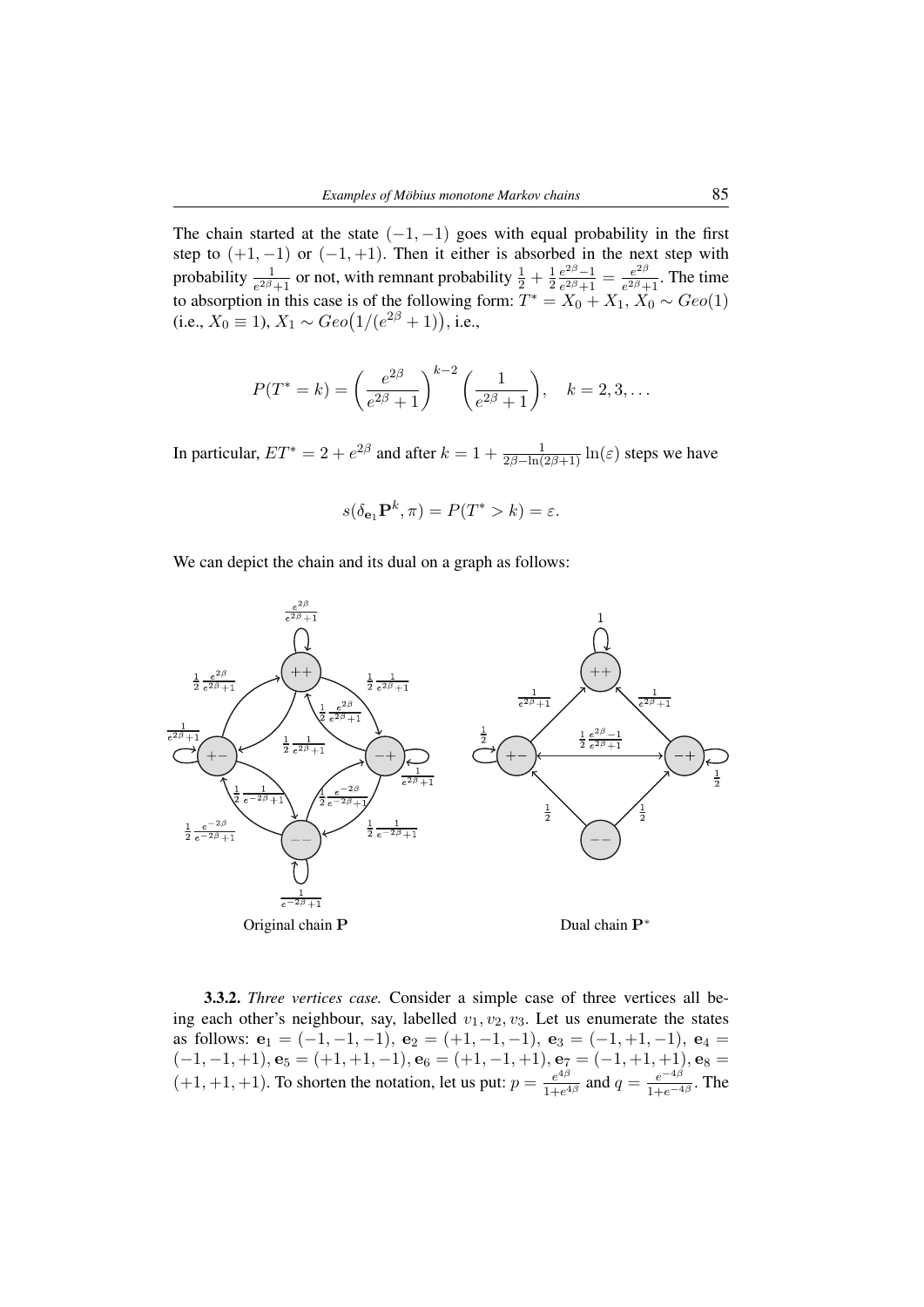transition matrix is the following:

$$
\mathbf{P} = \begin{pmatrix} 1-q & \frac{1}{3}q & \frac{1}{3}q & \frac{1}{3}q & 0 & 0 & 0 & 0 \\ \frac{1}{3}-\frac{1}{3}q & \frac{1}{3}+\frac{1}{3}q & 0 & 0 & \frac{1}{6} & \frac{1}{6} & 0 & 0 \\ \frac{1}{3}-\frac{1}{3}q & 0 & \frac{1}{3}+\frac{1}{3}q & 0 & \frac{1}{6} & 0 & \frac{1}{6} & 0 \\ \frac{1}{3}-\frac{1}{3}q & 0 & 0 & \frac{1}{3}+\frac{1}{3}q & 0 & \frac{1}{6} & \frac{1}{6} & 0 \\ 0 & \frac{1}{6} & \frac{1}{6} & 0 & \frac{2}{3}-\frac{1}{3}p & 0 & 0 & \frac{1}{3}p \\ 0 & \frac{1}{6} & 0 & \frac{1}{6} & 0 & \frac{2}{3}-\frac{1}{3}p & 0 & \frac{1}{3}p \\ 0 & 0 & \frac{1}{6} & \frac{1}{6} & 0 & 0 & \frac{2}{3}-\frac{1}{3}p & \frac{1}{3}p \\ 0 & 0 & 0 & 0 & \frac{1}{3}-\frac{1}{3}p & \frac{1}{3}-\frac{1}{3}p & p \end{pmatrix}.
$$

The stationary distribution in this case is of the form

$$
\pi((-1,-1,-1)) = \pi((-1,+1,+1)) = 1/Z,
$$
  
\n
$$
\pi(\mathbf{e}) = e^{-4\beta}/Z \quad \text{for } \mathbf{e} \notin \{(-1,-1,-1), (+1,+1,+1)\},
$$

where *Z* is a normalizing constant equal to  $2 + 6e^{-4\beta}$ . In this case, the function *H* is as follows:

$$
H((+1,-1,-1)) = H((-1,+1,-1)) = H((-1,-1,+1)) = \frac{1 + e^{-4\beta}}{2(1 + 3e^{-4\beta})},
$$
  
\n
$$
H((+1,+1,-1)) = H((+1,-1,+1)) = H((-1,+1,+1)) = \frac{1}{2},
$$
  
\n
$$
H((-1,-1,-1)) = \frac{1}{2(1 + 3e^{-4\beta})}, \quad H((+1,+1,+1)) = 1.
$$

We obtain the following dual chain:

$$
\mathbf{P}^* = \begin{pmatrix}\n0 & \frac{1}{3} & \frac{1}{3} & \frac{1}{3} & 0 & 0 & 0 & 0 \\
0 & \frac{1}{3} & \frac{1}{6} & \frac{1-e^{-4\beta}}{1+e^{-4\beta}} & \frac{1}{6} & \frac{1+3e^{-4\beta}}{1+e^{-4\beta}} & \frac{1+3e^{-4\beta}}{6} & \frac{1+3e^{-4\beta}}{1+e^{-4\beta}} & 0 & 0 \\
0 & \frac{1}{6} & \frac{1-e^{-4\beta}}{1+e^{-4\beta}} & \frac{1}{3} & \frac{1}{6} & \frac{1-e^{-4\beta}}{1+e^{-4\beta}} & \frac{1+3e^{-4\beta}}{1+e^{-4\beta}} & 0 & \frac{1+3e^{-4\beta}}{6} & 0 \\
0 & \frac{1}{6} & \frac{1-e^{-4\beta}}{1+e^{-4\beta}} & \frac{1}{6} & \frac{1-e^{-4\beta}}{1+e^{-4\beta}} & \frac{1+3e^{-4\beta}}{1+e^{-4\beta}} & \frac{1+3e^{-4\beta}}{6} & \frac{1+3e^{-4\beta}}{1+e^{-4\beta}} & 0 \\
0 & 0 & 0 & 0 & \frac{2}{3} & \frac{1}{6} & \frac{1-e^{-4\beta}}{1+e^{-4\beta}} & \frac{1}{6} & \frac{1-e^{-4\beta}}{1+e^{-4\beta}} & \frac{2}{3(1+e^{4\beta})} \\
0 & 0 & 0 & 0 & \frac{1}{6} & \frac{1-e^{-4\beta}}{1+e^{-4\beta}} & \frac{2}{3} & \frac{1}{6} & \frac{1-e^{-4\beta}}{1+e^{-4\beta}} & \frac{2}{3(1+e^{4\beta})} \\
0 & 0 & 0 & 0 & \frac{1}{6} & \frac{1-e^{-4\beta}}{1+e^{-4\beta}} & \frac{2}{6} & \frac{1}{1+e^{-4\beta}} & \frac{2}{3} & \frac{2}{3(1+e^{4\beta})} \\
0 & 0 & 0 & 0 & 0 & 0 & 0 & 0 & 1\n\end{pmatrix}
$$

*.*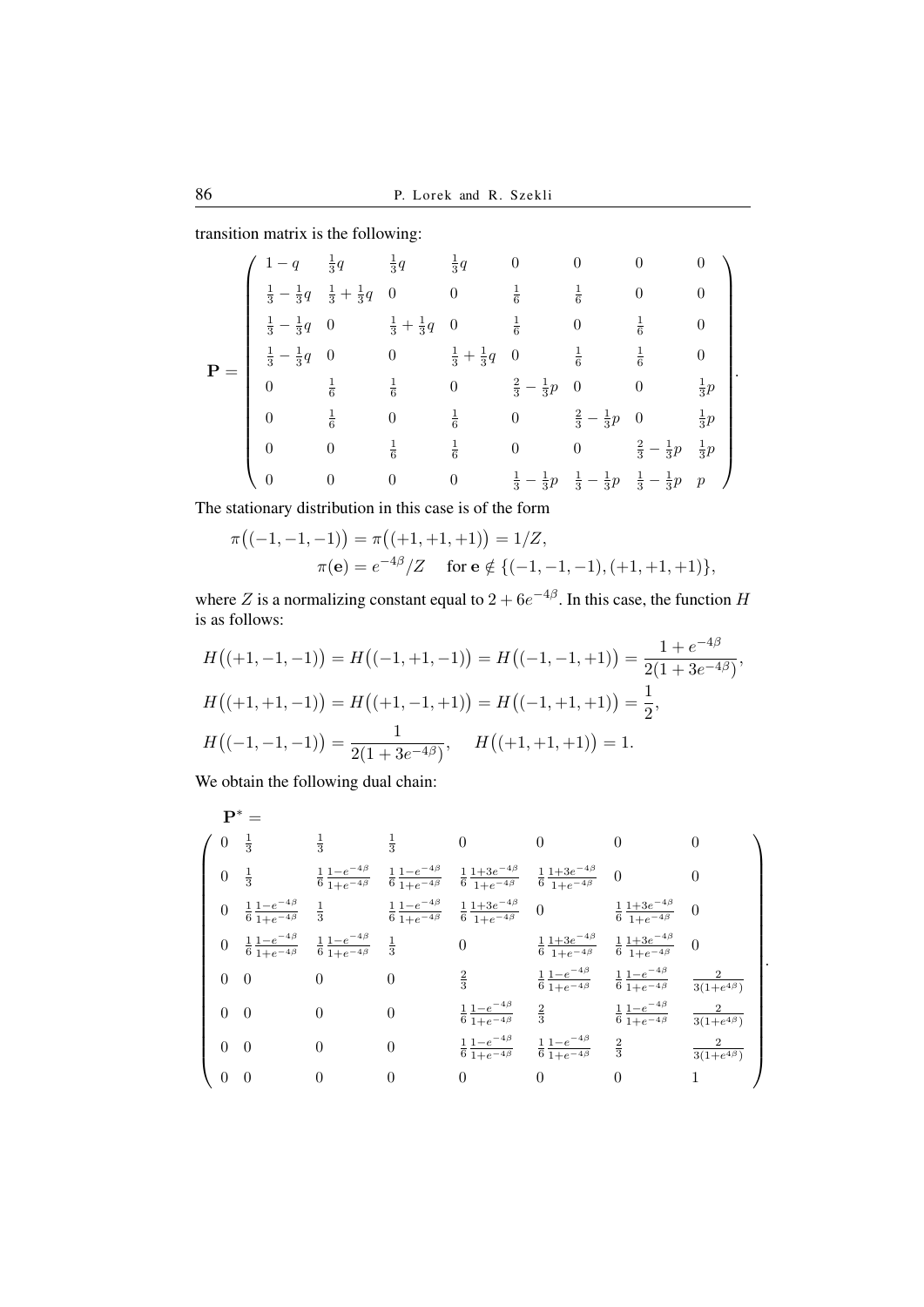Note that, when the chain is on level 1, i.e. in states (+1*, −*1*, −*1)*,*(*−*1*,* +1*, −*1) or  $(-1, -1, +1)$ , then it either gets to some state on level 2 with probability  $\frac{2}{6}$  $1+3e^{-4\beta}$ or stays somewhere on level 1 with remnant probability. Similarly, when the dual is on level 2 it can get to the absorbing state  $(+1, +1, +1)$  with probability  $\frac{2}{3(1+e^{4\beta})}$ or stays at the level with remnant probability. Thus, the time to absorption is of the form

$$
T^* = X_0 + X_1 + X_2,
$$

where

$$
X_0 \sim Geo(1)
$$
,  $X_1 \sim Geo\left(\frac{1+3e^{-4\beta}}{3(1+e^{-4\beta})}\right)$ ,  $X_2 \sim Geo\left(\frac{2}{3(1+e^{4\beta})}\right)$ .

The dual for this case can be depicted as follows:



where

$$
a = \frac{1}{6}(1 - e^{-4\beta})/(1 + e^{-4\beta}),
$$
  
\n
$$
b = \frac{1}{6}(1 + 3e^{-4\beta})/(1 + e^{-4\beta}),
$$
  
\n
$$
c = 2/(3 + 3e^{4\beta}).
$$

Self-loops (strictly positive at each vertex except (*−*1*, −*1*, −*1)) are not depicted.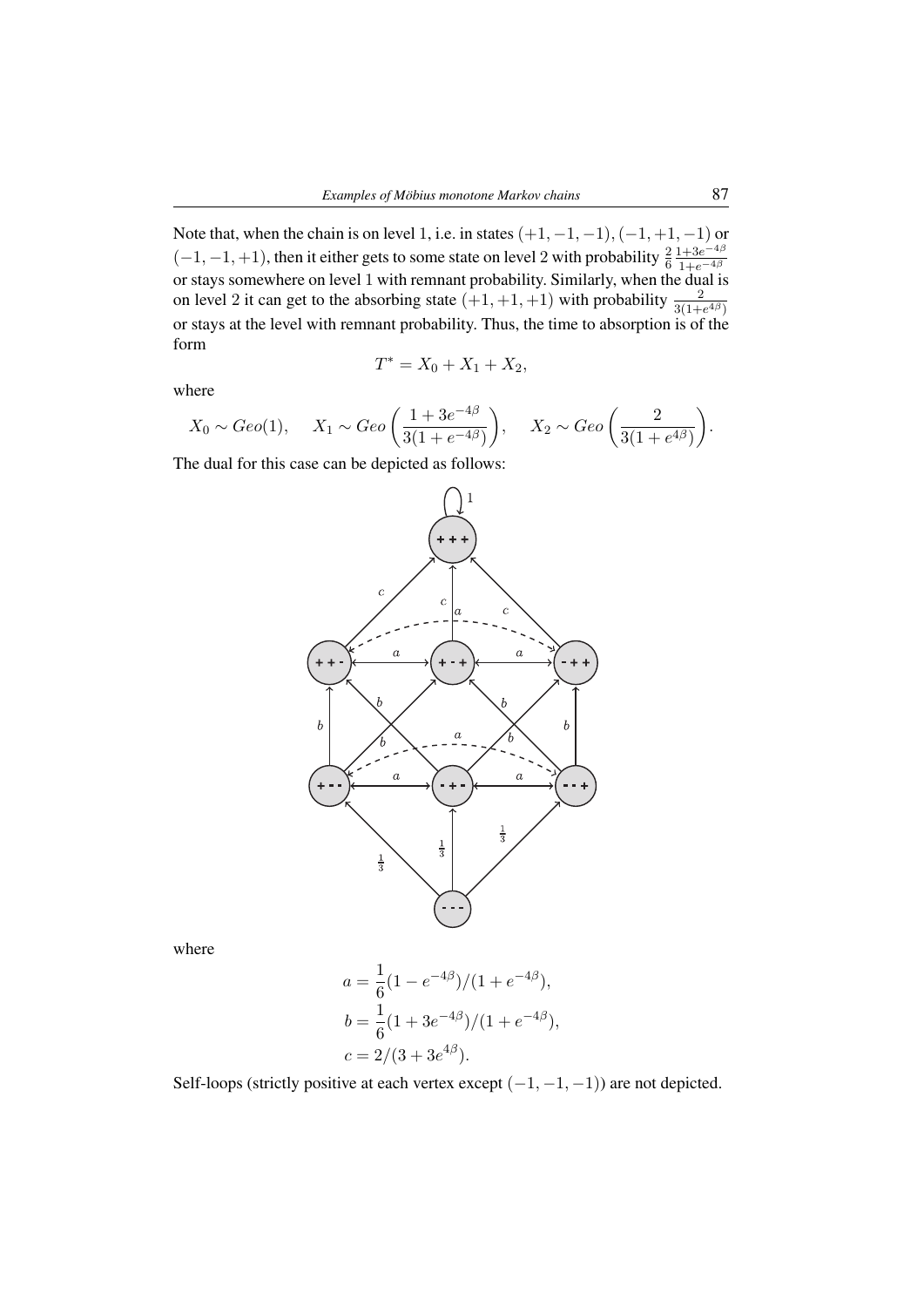3.3.3. *General N vertices case.* Here we will present a conjecture for the case of any number of vertices *N*. First, we conjecture that the chain for this Ising model is always <sup>↓</sup>-Möbius monotone for an arbitrary graph G with respect to coordinatewise ordering. Second, for *G* being a circle (what is under consideration throughout a section), the structure of a dual is "nice" in a sense we are about to describe. The details for this case will appear in a subsequent paper.

Let us recall that we consider  $G = (V, E)$ , where  $V = \{0, \ldots, N - 1\}$  and  $E = \{(i, (i+1) \mod N) : i = 0, \ldots, N-1\}$ . We identify a vertex *v* with a number *v* and keep general-graph notation. For example, (*v, w*)*∈E* actually means that  $w = v \pm 1$ . For notational convenience, let  $e_{v \leftrightarrow w}$  denote a configuration e with swapped spins at *v* and *w*. Recall also that within coordinatewise ordering, the state with all spins equal to *−*1 (denoted by **e**1) is a minimal state, and the state with all spins equal to  $+1$  (denoted by  $\mathbf{e}_M$ , where  $M = 2^N$ ) is a maximal state.

CONJECTURE 1. Consider the Gibbs sampler **X** for the Ising model on an arbitrary graph  $G = (V, E)$ . Assume that **X** starts with the configuration  $e_1$ . Then there exists a sharp SSD chain  $\mathbf{X}^* = (X_n^*)_{n \geq 0}$  on the state space  $\mathbb{E}^* = \mathbb{E}$ , with the state **e***<sup>M</sup>* being the absorbing one, starting with probability one at **e**1, and having the following transition probabilities for  $e, e' \in \{e_1, \ldots, e_M\}$ :

(3.6) 
$$
\mathbf{P}^*(\mathbf{e}, \mathbf{e}') =
$$
  
\n
$$
\begin{cases}\n0 & \text{if } \mathbf{e} \succ \mathbf{e}', \\
\frac{1}{N}S(\mathbf{e}) & \text{if } \mathbf{e} = \mathbf{e}', \\
\frac{H(\mathbf{e}')}{H(\mathbf{e})} \frac{1}{N} \left(1 - \frac{e^{2\beta(k_+(v,\mathbf{e}) - k_-(v,\mathbf{e}))}}{e^{2\beta(k_+(v,\mathbf{e}) - k_-(v,\mathbf{e}))} + 1}\right) & \text{if } \mathbf{e}' = \mathbf{e} + s_v, \ \mathbf{e}(v) = -1, \\
\frac{H(\mathbf{e}_v \leftrightarrow w)}{H(\mathbf{e})} \frac{1}{N} \left( \frac{e^{2\beta(k_+(v,\mathbf{e}) - k_-(v,\mathbf{e}) + 2)}}{e^{2\beta(k_+(v,\mathbf{e}) - k_-(v,\mathbf{e}) + 2)} + 1} - \frac{e^{2\beta(k_+(v,\mathbf{e}) - k_-(v,\mathbf{e}))}}{e^{2\beta(k_+(v,\mathbf{e}) - k_-(v,\mathbf{e}))} + 1} \right) \\
\text{if } \mathbf{e}' = \mathbf{e}_{v \leftrightarrow w}, (v, w) \in E, \mathbf{e}(v) = -1, \mathbf{e}(w) = -1,\n\end{cases}
$$

where  $s_v = (0, \ldots, 0, 2, 0, \ldots, 0)$  (2 for the coordinate corresponding to vertex *v*),  $S(\mathbf{e}) = \sum_{v \in V} \mathbf{1}_{\{\mathbf{e}(v)=1\}}$  (called a *level*), and  $H(\mathbf{e}) = \sum_{\mathbf{e}' \preceq \mathbf{e}} \pi(\mathbf{e})$ .

The conjectured dual chain, being at some state  $\mathbf{e}_1$  (thus on level  $S(\mathbf{e}_1)$ ),

- *•* can stay at the same state;
- *•* cannot go to any state with lower level;

• can go to higher levels only to states of the form  $e + s_j$  (i.e., only one level higher, to a comparable state);

*•* can move "across" the level only by swapping spins at some vertices *v* and *w* which are neighbours, i.e.,  $(v, w) \in E$ .

The special cases  $N = 2$  and  $N = 3$  were particularly "nice". For  $N = 2$  the transitions from **e** to  $e' = e_{v \leftrightarrow w}$  are all zero. For  $N = 3$  the transitions to another state on the same level or to a higher level do not depend on the particular state,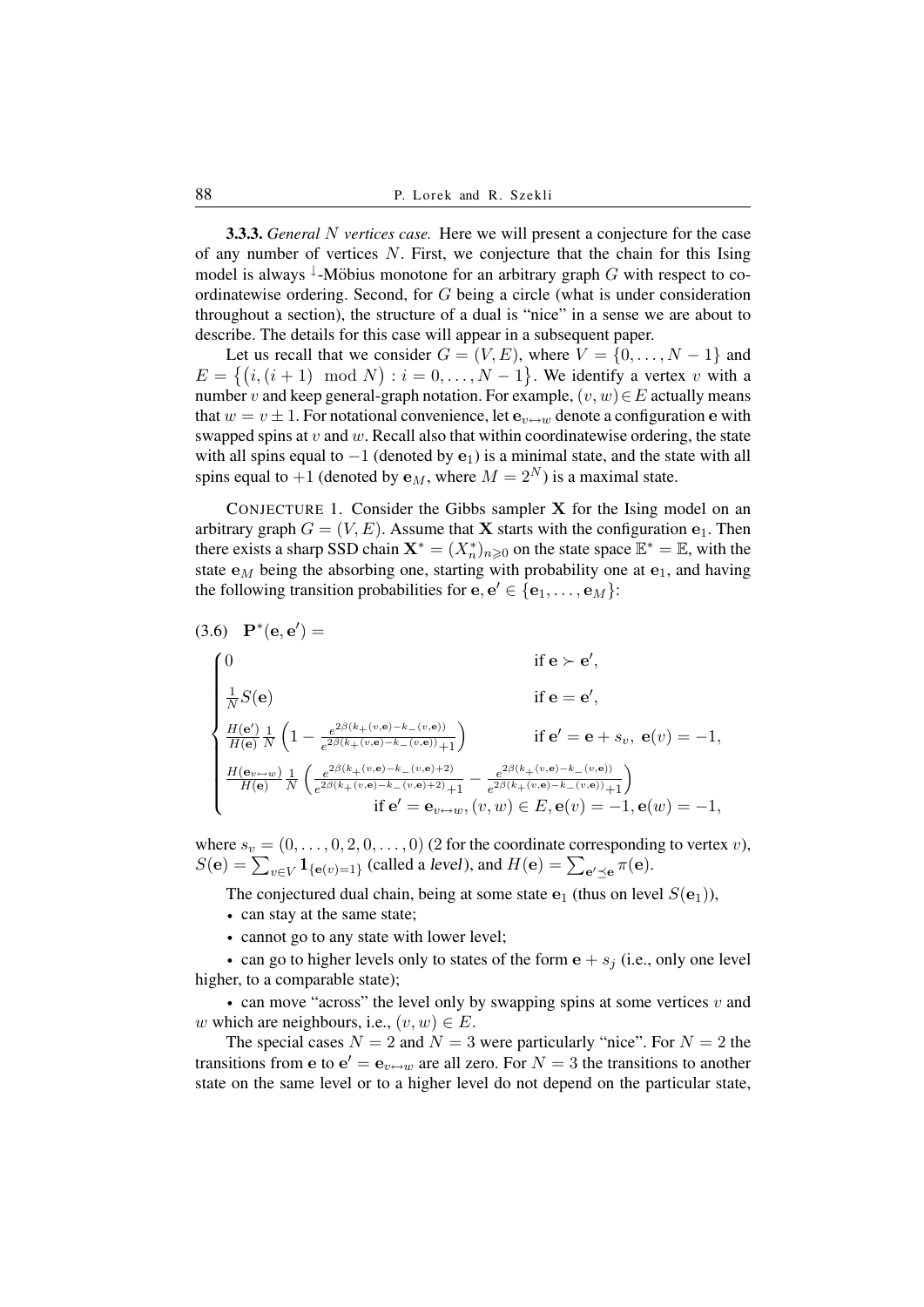but only on the current level. This is mainly due to the fact that "neighbours of *v*" actually means "all other vertices of *v*". It implies that the time to absorption in these cases was distributed as the sum of geometric random variables. For  $N \geq 4$ , the probabilities depend on a particular state. However, the dual has a nice blockmatrix form:

$$
\mathbf{P}^* = \left( \begin{array}{ccccc} \mathbf{P}^*_{0,0} & \mathbf{P}^*_{0,1} & 0 & \dots & & & 0 \\ 0 & \mathbf{P}^*_{1,1} & \mathbf{P}^*_{1,2} & 0 & \dots & & & 0 \\ 0 & & \ddots & & 0 & \dots & & 0 \\ 0 & & \dots & & \mathbf{P}^*_{i,i} & \mathbf{P}^*_{i,i+1} & 0 & \dots & & 0 \\ 0 & & & \ddots & & 0 & \dots & & 0 \\ 0 & & & & & \mathbf{P}^*_{N-1,N-1} & \mathbf{P}^*_{N-1,N} \\ 0 & & & & & \dots & & 0 \\ \end{array} \right),
$$

where  $\mathbf{P}^*(i, i)$  is a square matrix corresponding to all states with level *i* of size  $\binom{N}{i} \times \binom{N}{i}$ , and  $\mathbf{P}^*(i, i+1)$  is a matrix of size  $\binom{N}{i} \times \binom{N}{i+1}$ ,  $i = 0, \ldots, N-1$ .

REMARK 3.1. *The time to absorption for such block-matrices can be further studied again via some dualities. Roughly speaking, for a given absorbing chain* **P**<sup>∗</sup> there is a method for finding another "dual" absorbing chain  $\hat{P}$  which has the *same time to absorption. The method is due to Fill and Lyzinski* [14]*.*

### 3.4. Further examples and developments.

**3.4.1.** *Simple symmetric random walk on a circle.* Let  $\mathbb{Z}_d$  be the set of integers modulo *d*, regarded as *d* labelled 1*,* 2*, . . . , d* points arranged anticl[ock](#page-22-8)wise around a circle with one at the bottom, say. Suppose we start at one, that is,  $\nu = \delta_1$ , and with probability 1*/*3 the random walk **X** moves one step in either direction along the circle or remains. The stationary distribution for this Markov chain is the uniform distribution  $\pi_u$  on  $\mathbb{E} = \mathbb{Z}_d$ . Diaconis and Fill [5] showed, for  $d = 2^a$ , an SST *T* such that

$$
d_{TV}(\nu \mathbf{P}^n, \pi_u) \leqslant P(T > n) \leqslant \frac{3}{16} d^2/n,
$$

and pointed out some extensions of this model. [T](#page-21-3)he point of this example was that an SST was found by identifying sets of states increasing in size and times at which the process is uniform on each set. This transformed the original problem of studying convergence to stationarity into a different problem of analysing first passage times. It might be interesting to know that there is an alternative way of finding an SSD chain for this walk by using Möbius monotonicity. It is possible if we order linearly the state space by a zigzag ordering on the circle. For example, for  $d = 2^3$ , the ordering is  $1 < 2 < 8 < 3 < 7 < 4 < 6 < 5$ , with 5 being the maximal state, or, for  $d = 2^4$ , the ordering is  $1 < 2 < 16 < 3 < 15 < 4 < 14 < 5 < 13 < 6 <$  $12 < 7 < 11 < 8 < 10 < 9$ , with 9 being the maximal state. It turns out that with this ordering  $\bf{X}$  is Möbius monotone. The corresponding dual is a Markov chain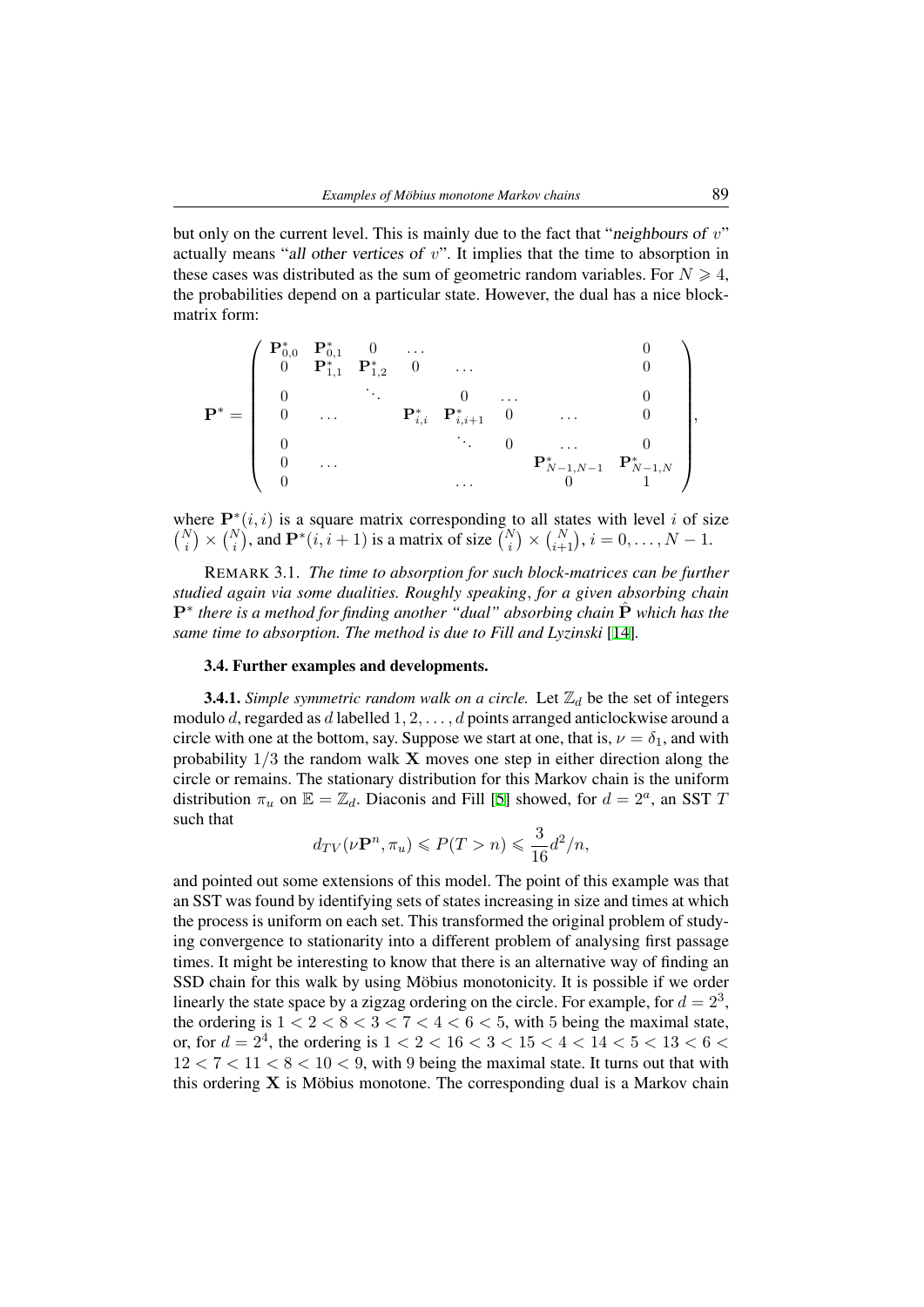with one-step transitions only on one side of the circle, that is, for example, in the case  $d = 16$  moving as a birth-death chain on 1, 16, 15, 14, 13, 12, 11, 10, 9, with the maximal state 9 being the absorbing state. That means that the original problem of studying convergence to stationarity for a symmetric random walk on a circle can be transformed into a different problem of analysing passage time for a birthand-death process on a linearly ordered segment from the minimal to maximal state, which is a more standard one. Möbius monotonicity here is a delicate property, because changing the probability of remaining in a state from 1*/*3 to a smaller value destroys this monotonicity, however, changing the probability to remain from  $1/3$  to a greater value does not influence the property of Möbius monotonicity. Also making the walk not symmetric destroys this kind of monotonicity.

### 4. PROOFS

4.1. Proof of Theorem 3.1. We start with a detailed expression for the transition probabilities of **X**:

<span id="page-15-0"></span>
$$
\mathbf{P}((x, y), (x', y')) = \begin{cases}\n\lambda_1 & \text{if } x' = x + 1 \le N, y' = y, \\
\lambda_2 & \text{if } x' = x, y' = y + 1 \le N, \\
\mu_1 & \text{if } x' = x - 1 \ge 0, y' = y, \\
\mu_2 & \text{if } y' = y - 1 \ge 0, x' = x, \\
1 - (\lambda_1 + \lambda_2 + \mu_1 + \mu_2) & \text{if } x' = x > 0, y' = y > 0, \\
1 - (\lambda_1 + \lambda_2 + \mu_1) & \text{if } x' = x > 0, y' = y = 0, \\
1 - (\lambda_1 + \lambda_2 + \mu_2) & \text{if } x' = x = 0, y' = y > 0, \\
1 - (\mu_1 + \mu_2) & \text{if } x' = x = y = y' = N, \\
1 - (\mu_1 + \mu_2 + \lambda_1) & \text{if } x' = x > 0, y' = y = N, \\
1 - (\lambda_1 + \lambda_2) & \text{if } x' = x = N, y' = y > 0, \\
1 - (\lambda_1 + \lambda_2) & \text{if } x' = x = y = y' = 0, \\
1 - (\lambda_1 + \mu_2) & \text{if } x' = x = y = y' = 0, \\
1 - (\lambda_2 + \mu_1) & \text{if } x' = x = 0, y = y' = N.\n\end{cases}
$$

In a standard way we can check that **X** is reversible, and the stationary distribution is given by

$$
\pi((x,y)) = C^{-1} \rho_1^x \rho_2^y,
$$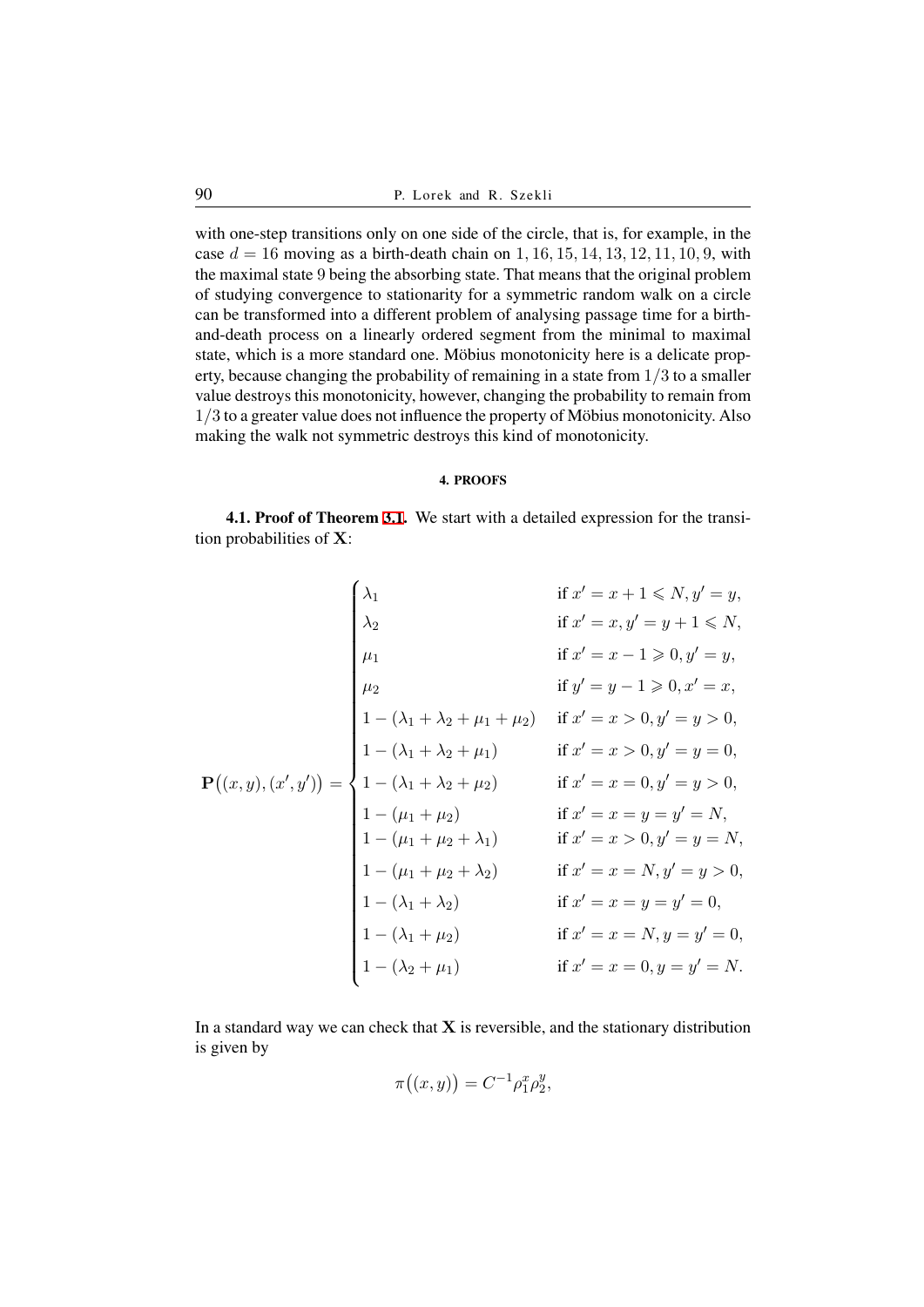where *C* is the normalizing constant, and  $\rho_i = \lambda_i / \mu_i$ ,  $i = 1, 2$ . For the coordinatewise ordering

 $(x, y) \preceq (x', y') \iff x \leq x' \text{ and } y \leq y',$ 

with the minimal state  $\mathbf{e}_1 = (0,0)$  and the maximal state  $\mathbf{e}_M = (N, N)$  ( $M =$  $(N + 1)^2$ ), directly from Proposition 5 in [23] we find the corresponding Möbius function:

$$
\mu((x, y), (x', y')) = \begin{cases}\n1 & \text{if } x' = x, y' = y, \\
-1 & \text{if } x' = x + 1, y' = y, \\
-1 & \text{if } x' = x, y' = y + 1, \\
1 & \text{if } x' = x + 1, y' = y + 1, \\
0 & \text{otherwise.} \n\end{cases}
$$

For

$$
H(x,y) = C^{-1} \sum_{x' \leq x} \rho_1^{x'} \sum_{y' \leq y} \rho_2^{y'}
$$
  
= C^{-1} (1 - \rho\_1)^{-1} (1 - \rho\_2)^{-1} (1 - \rho\_1^{x+1}) (1 - \rho\_2^{y+1}),

we shall compute

(4.1) 
$$
\mathbf{P}^*((x,y),(x_2,y_2)) =
$$
  
= 
$$
\frac{H(x_2,y_2)}{H(x,y)} \sum_{(x',y') \succeq (x_2,y_2)} \mu((x_2,y_2),(x',y')) \widetilde{\mathbf{P}}((x',y'),\{(x,y)\}^{\downarrow}).
$$

Set

$$
S := \sum_{(x',y') \succeq (x_2,y_2)} \mu((x_2,y_2),(x',y')) \overleftarrow{\mathbf{P}}((x',y'),\{(x,y)\}^{\downarrow}).
$$

Note that in order to prove that  $\overleftarrow{\mathbf{X}}$  is <sup>⊥</sup>-Möbius monotone it is enough to show that  $S \ge 0$ . Since **X** is reversible, we take **P** instead of  $\overline{P}$  in the above formula. We shall consider all possible transitions, case by case.

*•* (inside lattice, up *x* direction)

 $x_2 = x + 1, y_2 = y,$ 

$$
S = \sum_{(x',y')\geq (x+1,y)} \mu((x+1,y),(x',y')) \mathbf{P}((x',y'),\{(x,y)\}^{\downarrow}),
$$

where  $\mu$  will be non-zero only in the following cases:

$$
\mu((x+1,y),(x+1,y)) = 1, \qquad \mu((x+1,y),(x+1,y+1)) = -1, \n\mu((x+1,y),(x+2,y)) = -1, \qquad \mu((x+1,y),(x+2,y+1)) = 1.
$$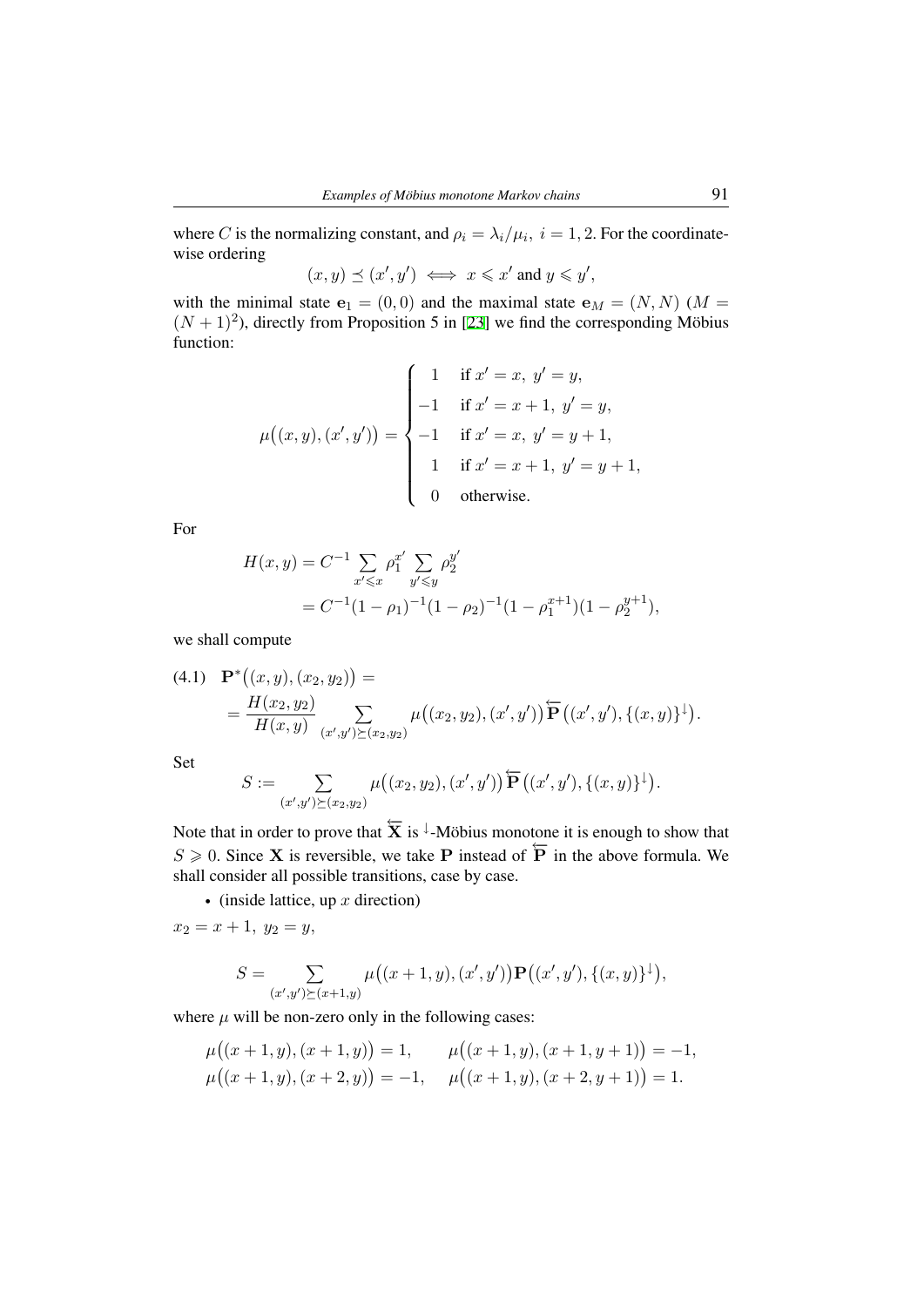Combining these cases with the values of  $\mathbf{P}((x', y'), \{(x, y)\}^{\downarrow})$  we get

$$
S = \mu((x+1, y), (x+1, y)) \mathbf{P}((x+1, y), \{(x, y)\}^{\downarrow}) - 1 \cdot 0 - 1 \cdot 0 + 1 \cdot 0 = \mu_1.
$$

*•* (inside lattice, up *y* direction)

 $x_2 = x, y_2 = y + 1.$ 

Proceeding as above, we get

$$
S = \mu((x, y + 1), (x, y + 1)) \mathbf{P}((x, y + 1), \{(x, y)\}^{\downarrow}) - 1 \cdot 0 - 1 \cdot 0 + 1 \cdot 0 = \mu_2.
$$
  
• (inside lattice, down *x* direction)

 $x_2 = x - 1 \geq 0, y_2 = y.$ 

Using the formula for *S* we have

$$
S = \mu((x - 1, y), (x - 1, y)) \mathbf{P}((x - 1, y), \{(x, y)\}^{\downarrow})
$$
  
+  $\mu((x - 1, y), (x, y)) \mathbf{P}((x, y), \{(x, y)\}^{\downarrow})$   
+  $\mu((x - 1, y), (x - 1, y + 1)) \mathbf{P}((x - 1, y + 1), \{(x, y)\}^{\downarrow})$   
+  $\mu((x - 1, y), (x, y + 1)) \mathbf{P}((x, y + 1), \{(x, y)\}^{\downarrow})$   
=  $1 \cdot (1 - \lambda_2) - 1 \cdot (1 - \lambda_2 - \lambda_1) - 1 \cdot \mu_2 + 1 \cdot \mu_2 = \lambda_1.$ 

*•* (inside lattice, down *y* direction)

 $x_2 = x, y_2 = y - 1 \geq 0,$ 

$$
S = \mu((x, y - 1), (x, y - 1)) \mathbf{P}((x, y - 1), \{(x, y)\}^{\downarrow})
$$
  
+  $\mu((x, y - 1), (x, y)) \mathbf{P}((x, y), \{(x, y)\}^{\downarrow})$   
+  $\mu((x, y - 1), (x + 1, y - 1)) \mathbf{P}((x + 1, y - 1), \{(x, y)\}^{\downarrow})$   
+  $\mu((x, y - 1), (x + 1, y)) \mathbf{P}((x + 1, y), \{(x, y)\}^{\downarrow})$   
=  $1 \cdot (1 - \lambda_1) - 1 \cdot (1 - \lambda_2 - \lambda_1) - 1 \cdot \mu_1 + 1 \cdot \mu_1 = \lambda_2$ .

*•* (inside lattice, down on both axes)

$$
x_2 = x - 1 \ge 0, \ y_2 = y - 1 \ge 0,
$$
  
\n
$$
S = \mu((x - 1, y - 1), (x - 1, y - 1)) \mathbf{P}((x - 1, y - 1), \{(x, y)\}^{\downarrow})
$$
  
\n
$$
+ \mu((x - 1, y - 1), (x - 1, y)) \mathbf{P}((x - 1, y), \{(x, y)\}^{\downarrow})
$$
  
\n
$$
+ \mu((x - 1, y - 1), (x, y - 1)) \mathbf{P}((x, y - 1), \{(x, y)\}^{\downarrow})
$$
  
\n
$$
+ \mu((x - 1, y - 1), (x, y)) \mathbf{P}((x, y), \{(x, y)\}^{\downarrow})
$$
  
\n
$$
= 1 \cdot 1 - 1 \cdot (1 - \lambda_2) - (1 - \lambda_1) + 1 - (\lambda_1 + \lambda_2) = 0.
$$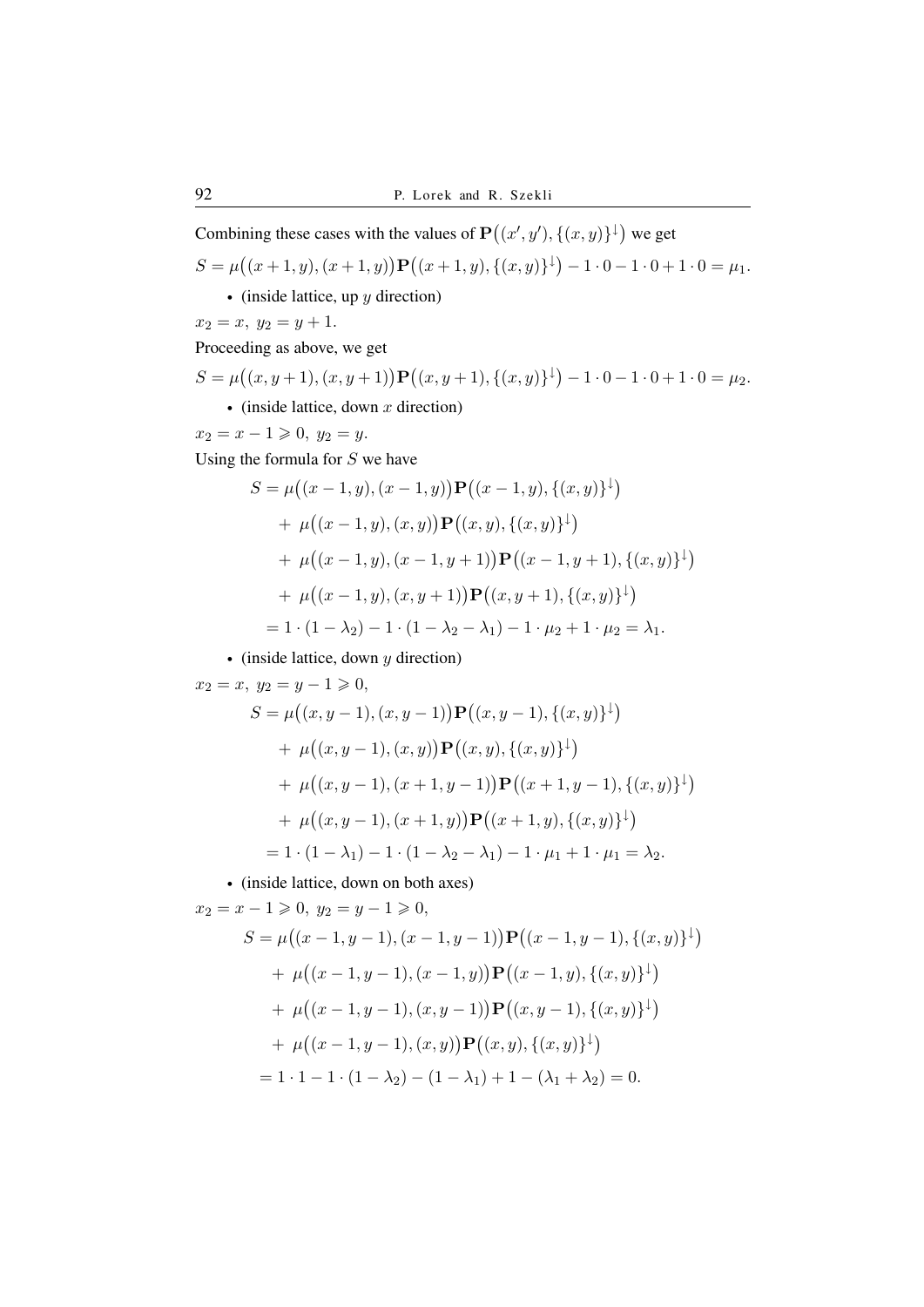In a similar way it is possible to check that inside the lattice the only one remaining movement with positive probability is the feedback movement:

• (feedback inside lattice)  $x_2 = x > 0$ ,  $y_2 = y > 0$ ,

$$
\mathbf{P}^*((x,y),(x,y)) = 1 - \lambda_1 - \lambda_2 - \mu_1 - \mu_2 = \mathbf{P}((x,y),(x,y)).
$$

*•* (upper border, up *x* direction)

$$
x_2 = x + 1 \leqslant N, y_2 = y = N,
$$

$$
S = \mu((x+1,N),(x+1,N))\mathbf{P}((x+1,N),\{(x,N)\}^{\downarrow}) = \mu_1.
$$

*•* (upper border, down *y* direction)

$$
x_2 = x < N, y = N, y_2 = N - 1,
$$

$$
S = \mu((x, N - 1), (x, N - 1)) \mathbf{P}((x, N - 1), \{(x, N)\}^{\downarrow})
$$
  
+  $\mu((x, N - 1), (x, N)) \mathbf{P}((x, y), \{(x, N)\}^{\downarrow})$   
+  $\mu((x, N - 1), (x + 1, N - 1)) \mathbf{P}((x + 1, N - 1), \{(x, N)\}^{\downarrow})$   
+  $\mu((x, N - 1), (x + 1, N)) \mathbf{P}((x + 1, N), \{(x, N)\}^{\downarrow})$   
=  $1 \cdot (1 - \lambda_1) - 1 \cdot (1 - \lambda_1) - 1 \cdot \mu_1 + 1 \cdot \mu_1 = 0.$ 

*•* (upper-right corner, down *y* direction)

 $x_2 = x = N, y = N, y_2 = N - 1,$ 

$$
S = \mu((N, N-1), (N, N-1))\mathbf{P}((N, N-1), \{(N, N)\}^{\downarrow})
$$
  
+  $\mu((N, N-1), (N, N))\mathbf{P}((N, N), \{(N, N)\}^{\downarrow}) = 1 - 1 = 0.$ 

*•* (upper border, down *x* direction)

 $N - 1 > x_2 = x - 1 \geqslant 0, y_2 = y = N$ ,

$$
S = \mu((x - 1, N), (x - 1, N)) \mathbf{P}((x - 1, N), \{(x, N)\}^{\downarrow})
$$
  
+  $\mu((x - 1, N), (x, N)) \mathbf{P}((x, N), \{(x, N)\}^{\downarrow}) = 1 \cdot 1 - 1 \cdot (1 - \lambda_1) = \lambda_1.$ 

*•* (lower border, up *x* direction)

*N* − 1 >  $x_2 = x + 1 \leq N, y_2 = y = 0$ ,

$$
S = \mu((x+1,0),(x+1,0)) \mathbf{P}((x+1,0),\{(x,0)\}^{\downarrow}) = \mu_1.
$$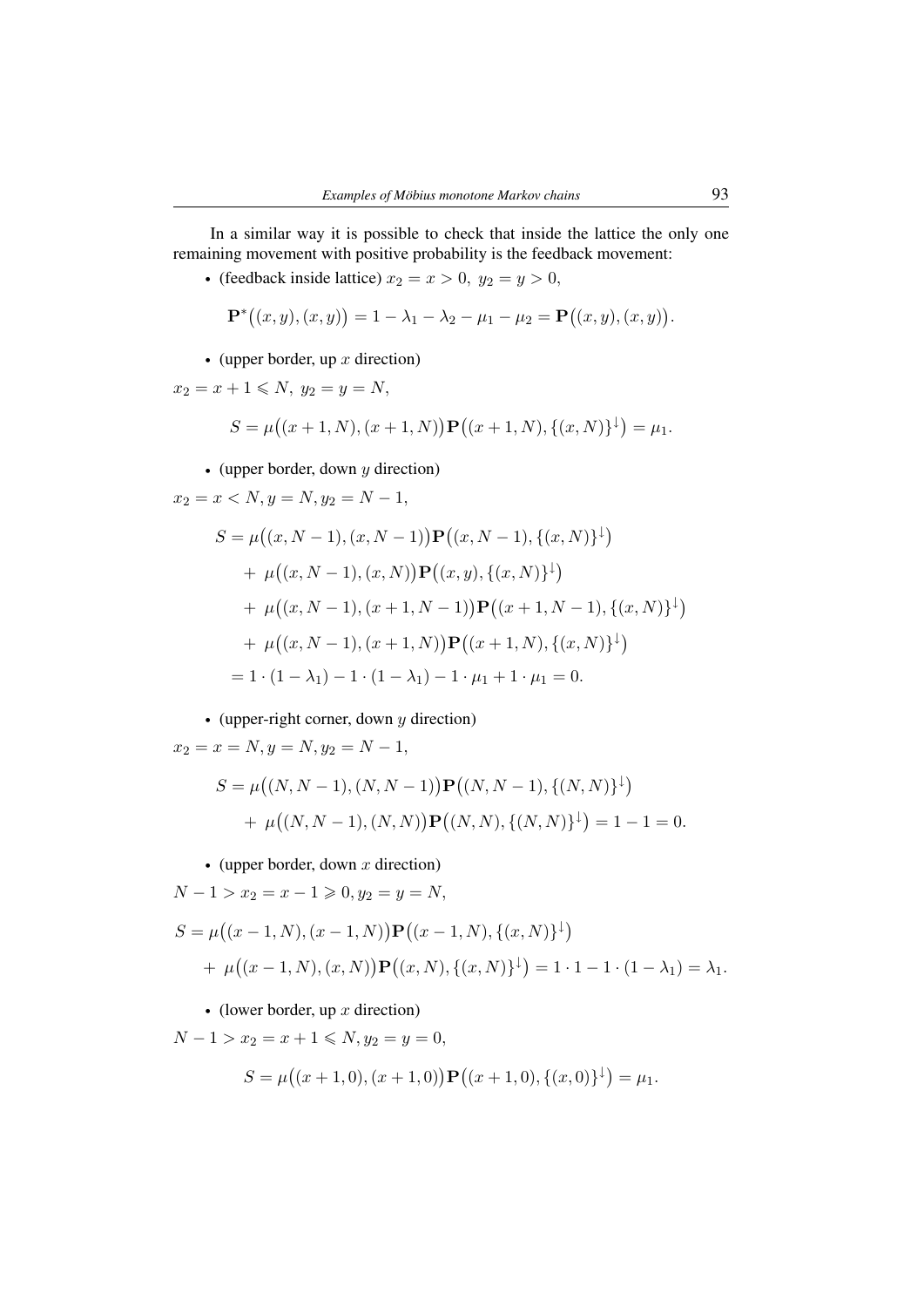*•* (lower border, down *x* direction)

$$
x_2 = x - 1 \ge 0, y_2 = y = 0,
$$
  
\n
$$
S = \mu((x - 1, 0), (x - 1, 0)) \mathbf{P}((x - 1, 0), \{(x, 0)\}^{\downarrow})
$$
  
\n
$$
+ \mu((x - 1, 0), (x, 0)) \mathbf{P}((x, 0), \{(x, 0)\}^{\downarrow})
$$
  
\n
$$
+ \mu((x - 1, 0), (x - 1, 1)) \mathbf{P}((x - 1, 1), \{(x, 0)\}^{\downarrow})
$$
  
\n
$$
+ \mu((x - 1, 0), (x, 1)) \mathbf{P}((x, 1), \{(x, 0)\}^{\downarrow})
$$
  
\n
$$
= 1 \cdot (1 - \lambda_2) - 1 \cdot (1 - \lambda_1 - \lambda_2) - 1 \cdot \mu_2 + \mu_2 = \lambda_1.
$$

*•* (lower border, up *y* direction)

 $x_2 = x \geqslant 0, y_2 = 1, y = 0,$ 

$$
S = \mu((x, 1), (x, 1)) \mathbf{P}((x, 1), \{(x, 0)\}^{\downarrow}) = \mu_2.
$$

In a similar way we get:

*•* (right border, up *y* direction)  $x_2 = x = N, y_2 = y + 1 \leq N, S = \mu_2.$ *•* (right border, down *y* direction)  $x_2 = x = N, N - 1 > y_2 = y - 1 \geq 0, S = \lambda_2.$ *•* (right border, down *x* direction)  $x_2 = N - 1, x = N, y_2 = y, S = 0.$ *•* (left border, up *y* direction)  $x_2 = x = 0, y_2 = y + 1 \leq N, S = \mu_2.$ *•* (left border, up *x* direction)  $x = 0, x_2 = 1, y_2 = y, S = \mu_1.$ *•* (left border, down *y* direction)  $x_2 = x = 0, N - 1 > y_2 = y - 1 \geq 0, S = \lambda_2.$ *•* (absorbing state)  $x_2 = x = N, y_2 = y = N, S = 1.$ *•* (feedback movements) for all  $(x, y) \in \{0, \ldots, N - 1\}^2$ ,  $S = 1 - (\lambda_1 + \lambda_2 + \mu_1 + \mu_2);$ for  $x = N$  and  $y \in \{0, ..., N - 1\}$ ,  $S = 1 - (\lambda_2 + \mu_2)$ ; for  $y = N$  and  $x \in \{0, ..., N - 1\}$ ,  $S = 1 - (\lambda_1 + \mu_1)$ .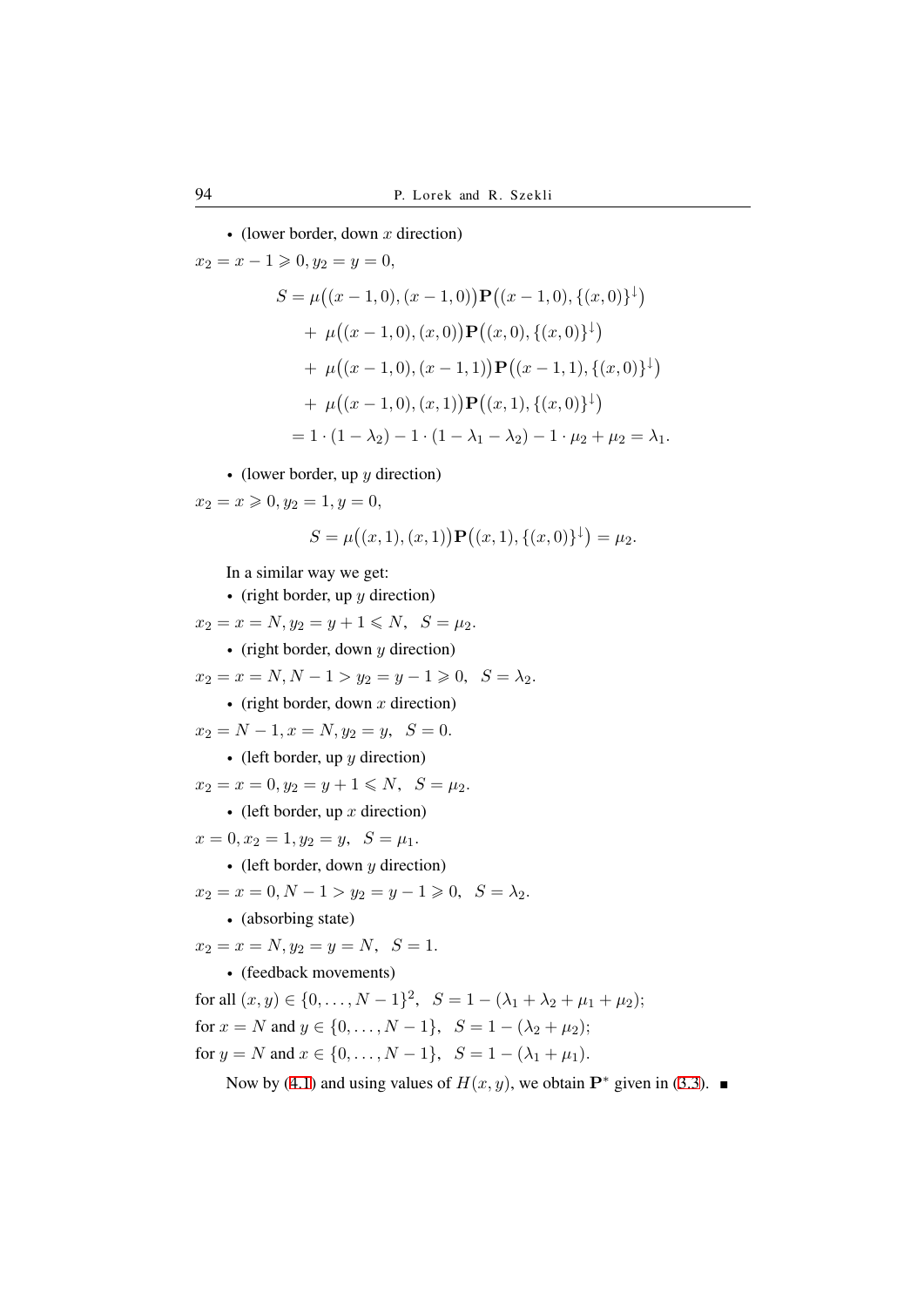4.2. Proof of Theorem 3.2. Consider the coordinatewise ordering

$$
e = (e(1),...,e(n)) \leq (e'(1),...,e'(n)) = e'
$$
 iff  $e(i) \leq e'(i), i = 1,...,n$ .

Again, for this orderin[g w](#page-7-0)ith minimal element  $e_1 = (0, \ldots, 0)$  and maximal element  $e_M = (k, \ldots, k)$  (with  $M = (k + 1)^n$ ), directly from Proposition 5 in Rota  $[23]$  we find the corresponding Möbius function

$$
\mu\Big((\mathbf{e}(1),\ldots,\mathbf{e}(n)),(\mathbf{e}(1)+d_1,\ldots,\mathbf{e}(n)+d_n)\Big)
$$
  
= 
$$
\begin{cases} (-1)^{\sum\limits_{i=1}^{n}d_i}, & d_i \in \{0,1\}, \mathbf{e}(i)+d_i \leq k, i=1,\ldots,n, \\ 0 & \text{otherwise.} \end{cases}
$$

For  $H(e) = \sum_{e' \preceq e} \pi(e') = |\{e' : e' \leq e\}| \cdot 1/(k+1)^n$ , we shall compute directly transitions of the dual chain (2.2) from Theorem 2.1. Note that in order to prove that  $\overline{X}$  is <sup> $\downarrow$ </sup>-Möbius monotone, it is enough to show that all summands in (2.2) are nonnegative. We take **P** instead of  $\overline{P}$  since this chain is reversible.

For convenience, we shall consi[der](#page-3-2) states of the for[m](#page-3-0)

$$
\mathbf{e}_{A}^{(k)} = (\mathbf{e}_{A}^{(k)}(1), \dots, \mathbf{e}_{A}^{(k)}(n)), \quad A \subseteq \{1, \dots, n\},\
$$

with  $e_A^{(k)}$  $A^{(k)}(i) = k$  if  $i \in A$ , and 0 otherwise. Note that there are  $(k+1)^{|A|}$  states less than or equal (with respect to  $\preceq$ ) to  $e_A^{(k)}$  $A^{(k)}$ , and we have

(4.2) 
$$
\frac{H(\mathbf{e}_{A\cup\{j\}}^{(k)})}{H(\mathbf{e}_A^{(k)})} = \frac{(k+1)^{|A\cup\{j\}|}}{(k+1)^{|A|}} = k+1 \text{ for } j \notin A.
$$

<span id="page-20-0"></span>Let us calculate transitions of the dual chain from the state  $e_A^{(k)}$  $A^{(k)}$ . We shall use  $s_i = (0, \ldots, 0, 1, 0, \ldots, 0)$  with 1 at position *i*. For the probability of staying at this state we get

$$
\mathbf{P}^*(\mathbf{e}_A^{(k)}, \mathbf{e}_A^{(k)}) = 1 \cdot \sum_{\mathbf{e} \succeq \mathbf{e}_A^{(k)}} \mu(\mathbf{e}_A^{(k)}, \mathbf{e}) \mathbf{P}(\mathbf{e}, \{\mathbf{e}_A^{(k)}\}^{\downarrow})
$$
  
\n
$$
= \mu(\mathbf{e}_A^{(k)}, \mathbf{e}_A^{(k)}) \mathbf{P}(\mathbf{e}_A^{(k)}, \{\mathbf{e}_A^{(k)}\}^{\downarrow}) + \sum_{i \in A^c} \mu(\mathbf{e}_A^{(k)}, \mathbf{e}_A^{(k)} + s_i) \mathbf{P}(\mathbf{e}_A^{(k)} + s_i, \{\mathbf{e}_A^{(k)}\}^{\downarrow})
$$
  
\n
$$
= 1 \cdot \left(\frac{1}{2} + \sum_{i \in A} k \cdot \frac{1}{2nk}\right) - \sum_{i \in A^c} \frac{1}{2nk}
$$
  
\n
$$
= \frac{1}{2} + \frac{k|A|}{2nk} - \frac{n - |A|}{2nk} = \frac{n(k - 1) + |A|(k + 1)}{2nk},
$$

since  $\mathbf{P}(\mathbf{e}_A^{(k)} + s_i, \{\mathbf{e}_A^{(k)}\})$  $\{A^{(k)}\}^{\downarrow}) = \mathbf{P}(\mathbf{e}_A^{(k)} + s_i, \mathbf{e}_A^{(k)})$  $\binom{\kappa}{A}$ .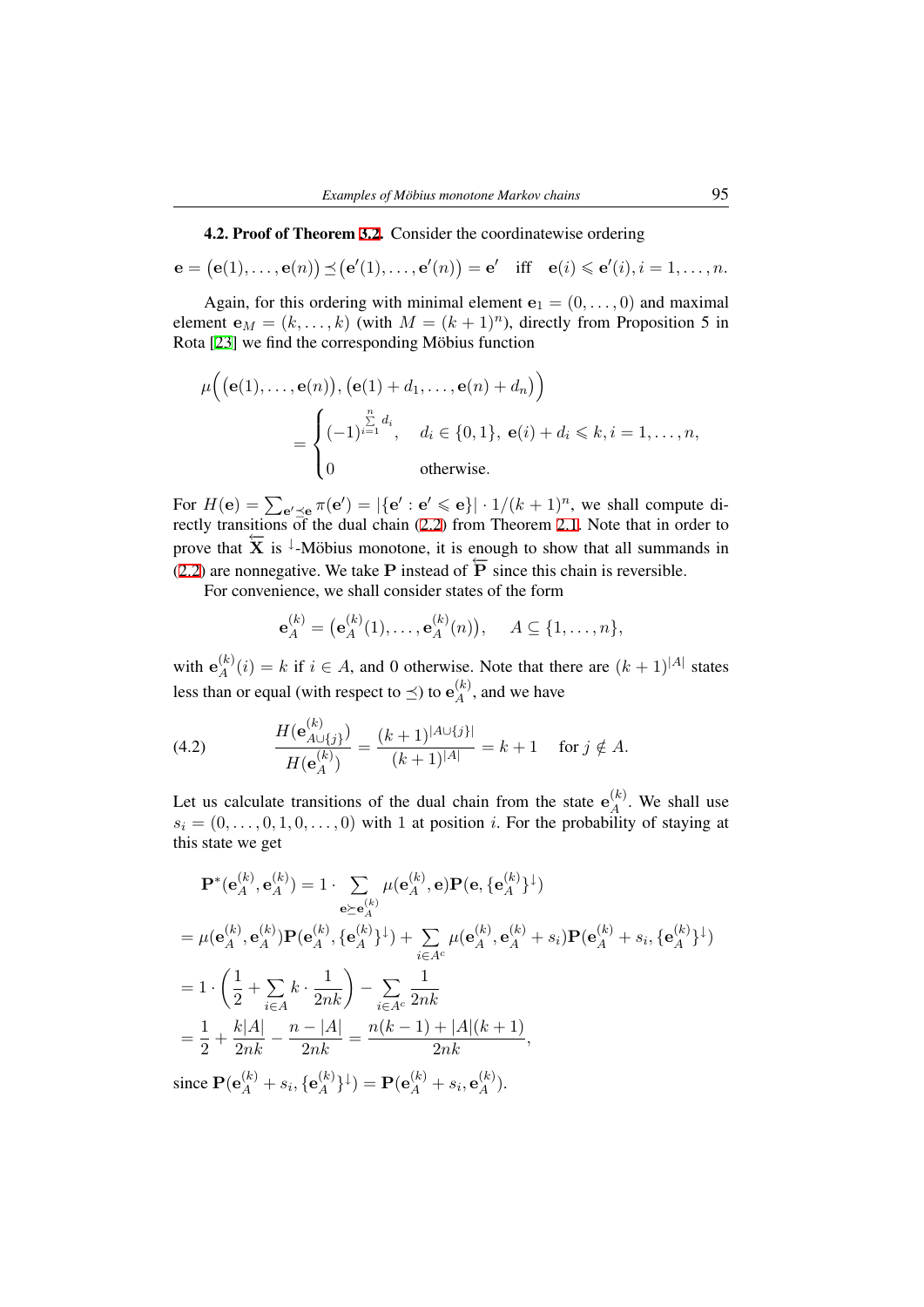Now, for the probability of transition from  $e_A^{(k)}$  $_A^{(k)}$  to  $\mathbf{e}_{A\cup}^{(k)}$  $A ∪ {A} ∪ {j}$ ,  $j \notin A$ , we obtain

$$
\mathbf{P}^{*}(\mathbf{e}_{A}^{(k)}, \mathbf{e}_{A \cup \{j\}}^{(k)}) = \frac{H(\mathbf{e}_{A \cup \{j\}}^{(k)})}{H(\mathbf{e}_{A}^{(k)})} \sum_{\mathbf{e} \succeq \mathbf{e}_{A \cup \{j\}}^{(k)}} \mu(\mathbf{e}_{A \cup \{j\}}^{(k)}, \mathbf{e}) \mathbf{P}(\mathbf{e}, \{\mathbf{e}_{A}^{(k)}\}^{\downarrow}).
$$

The only state **e** for which  $\mathbf{P}(\mathbf{e}, \{\mathbf{e}_A^{(k)}\})$  $\binom{k}{A}$  }<sup> $\downarrow$ </sup>) > 0 is **e** = **e**<sup>(*k*)</sup><sub>*A*<sup>L</sup></sub> *A∪{j}* , thus (using (4.2)) we have

$$
\mathbf{P}^*(\mathbf{e}_A^{(k)}, \mathbf{e}_{A \cup \{j\}}^{(k)}) = (k+1)\mu(\mathbf{e}_{A \cup \{j\}}^{(k)}, \mathbf{e}_{A \cup \{j\}}^{(k)})\mathbf{P}(\mathbf{e}_{A \cup \{j\}}^{(k)}, \{\mathbf{e}_A^{(k)}\}^{\downarrow}) = \frac{k+1}{2nk}.
$$

This completes our argument since all other transitions have probability zero, which is clear from the following summation:

$$
\mathbf{P}^*(\mathbf{e}_A^{(k)}, \mathbf{e}_A^{(k)}) + \sum_{j \in A^c} \mathbf{P}^*(\mathbf{e}_A^{(k)}, \mathbf{e}_{A \cup \{j\}}^{(k)})
$$
  
= 
$$
\frac{n(k-1) + |A|(k+1)}{2nk} + (n - |A|) \cdot \frac{k+1}{2nk}
$$
  
= 
$$
\frac{n(k-1) + n(k+1) + |A|(k+1) - |A|(k+1)}{2nk} = 1.
$$

Note that the dual chain starts at the minimal state which is also of the form  $e_A^{(k)}$  $\mathcal{A}^{(\kappa)}$ , namely with  $A = \emptyset$ .

Acknowledgments. The authors thank an anonymous referee for his/her comments that allowed them to improve the paper. Both of the authors kindly acknowledge partial support by the project RARE-318984, a Marie Curie IRSES Fellowship within the 7th European Community Framework Programme.

#### **REFERENCES**

- [1] D. J. Aldous, *Finite-time implications of relaxation times for stochastically monotone processes*, Probab. Theory Related Fields 77 (1988), pp. 137–145.
- [2] D. J. Aldous and P. Diaconis, *Shuffling cards and stopping times*, Amer. Math. Monthly 93 (1986), pp. 333–348.
- [3] D. J. Aldous and P. Diaconis, *Strong uniform times and finite random walks*, Adv. in Appl. Math. 8 (1987), pp. 69–97.
- <span id="page-21-0"></span>[4] P. Diaconis, *Group Representations in Probability and Statistics*, Institute of Mathematical Statistics, Hayward, CA, 1988.
- <span id="page-21-1"></span>[5] P. Diaconis and J. A. Fill, *Strong stationary times via a new form of duality*, Ann. Probab. 18 (1990), pp. 1483–1522.
- <span id="page-21-2"></span>[6] P. Diaconis and J. A. Fill, *Examples for the theory of strong stationary duality with countable state spaces*, Probab. Engrg. Inform. Sci. 4 (1990), pp. 157–180.
- <span id="page-21-5"></span><span id="page-21-4"></span><span id="page-21-3"></span>[7] P. Diaconis and L. Miclo, *On times to quasi-stationarity for birth and death processes*, J. Theoret. Probab. 22 (2009), pp. 558–586.